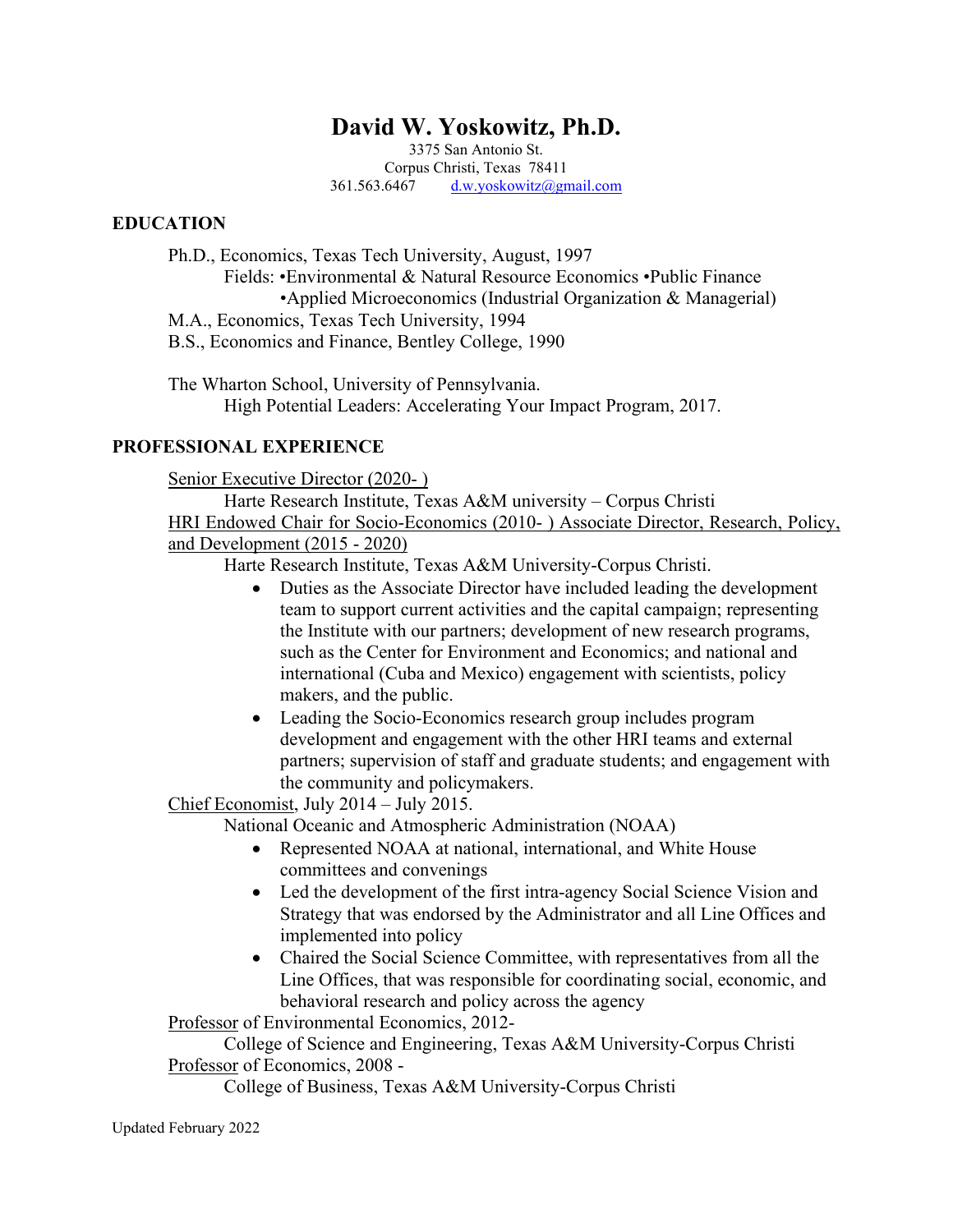Expert, Ecosystem Services Research Program, Environmental Protection Agency 2008-2012

HRI Endowed Research Professor for Socio-Economics, 2008-2009

Harte Research Institute for Gulf of Mexico Studies Associate Professor, Texas A&M University - Corpus Christi, 2002 - 2008 Harte Research Associate, Harte Research Institute for Gulf of Mexico Studies, Texas A&M University-Corpus Christi, 2006 - 2008 Assistant Professor, Texas A&M International University, Fall 1999 - Spring 2002 Visiting Assistant Professor, Texas Tech University, Fall 1997 - Spring 1999 Lecturer, Texas Tech University, Spring 1997 Instructor, Texas Tech University, Fall 1992 through Fall 1996 Assistant Trust Administrator, Union Bank, San Francisco, 1991-1992

### **Board Memberships**

Indifly - Board of Directors, (2019- ) Vice-Chairman (2020- )

Responsibilities include financial oversight; strategic planning of Indifly's activities and branding; and program development to measure the socio-economic impact of Indifly's work.

Texas State Aquarium - Board of Trustees (2021 - ) (Finance Committee 2021 -) Responsibilities include financial oversight, strategic planning

Gulf of Mexico Alliance – Alliance Management Team (2021 - ) Responsibilities include financial oversight, strategic planning

### **RESEARCH INTERESTS**

Socio-Economic Environment of Gulf of Mexico region; Ecosystem Services; Water Markets and Allocation Mechanisms; Micro and Small Enterprise Development; Environmental and Water Markets; Development Microeconomics in Latin America.

### **COURSES TAUGHT**

Environmental and Sustainability Economics (graduate), Macroeconomic Theory (graduate), Managerial Economics (graduate and undergraduate), Economic Concepts (graduate), Environmental and Resource Economics, Intermediate Macroeconomics, Principles of Microeconomics, Principles of Macroeconomics, Economics and Society

### **GRADUATE STUDENTS & POSTDOCTORAL SUPERVISION**

| <b>Current Students</b>            | Degree | <b>Expected Graduation Date</b> |
|------------------------------------|--------|---------------------------------|
| Coral Lozada                       | Ph.D.  | 2021 (supervisor)               |
| Ulsia Marino                       | Ph.D.  | 2023 (supervisor)               |
| Mary Kramer                        | M.S.   | 2923 (supervisor)               |
| <b>Graduate Student Committees</b> | Degree | Graduated                       |
| Diana Del Angel                    | Ph.D.  | 2021 (supervisor)               |
| Quinn McColly                      | Ph.D.  | 2020 (supervisor)               |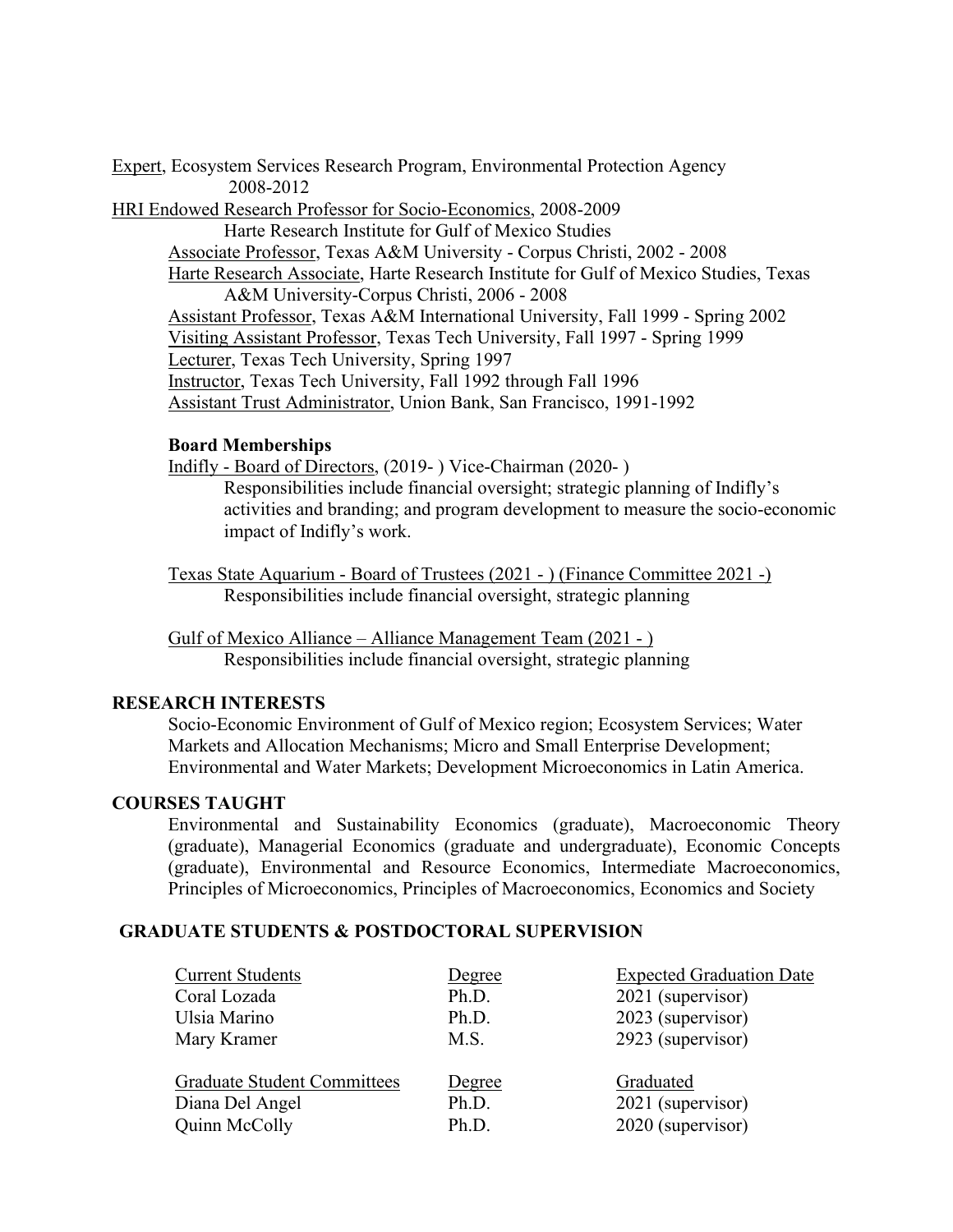| Kara Coffey                     | M.S.      | 2020 (supervisor)    |
|---------------------------------|-----------|----------------------|
| Elaine Kurr                     | M.S.      | 2019                 |
| Melissa Rohal                   | Ph.D.     | 2018                 |
| Travis Washburn                 | Ph.D.     | 2017                 |
| Lauren Hutchison                | Ph.D.     | 2016 (supervisor)    |
| <b>Brittany Blomberg</b>        | Ph.D.     | 2015                 |
| Mayra Lopez                     | M.S.      | 2015 (supervisor)    |
| Sarah Braddy                    | M.S       | 2015 (supervisor)    |
| Eleonor Taylor                  | Ph.D.     | 2014                 |
| Mariana Gonzalez                | M.S.      | 2013 (supervisor)    |
| Jeff Francis                    | Ph.D.     | 2012 (co-supervisor) |
| Rebecca Gillum                  | M.S.      | 2012 (supervisor)    |
| Kathleen Welder (Knauss Fellow) | M.S.      | 2011 (supervisor)    |
| Gail Sutton                     | M.S.      | 2011                 |
| Amanda Baker                    | M.S.      | 2010 (co-supervisor) |
| Ali McKenzie                    | M.S       | 2009                 |
| Noela Oliveira Garza            | M.S.      | 2008                 |
| Mikell Smith                    | M.S.      | 2008                 |
| Postdoctoral Fellows            |           |                      |
| Dr. Quinn McColly               | 2020-2021 |                      |
| Dr. Jorge Brenner               | 2008-2009 |                      |

### **SERVICE AND LEADERSHIP**

### *Community*

- Mayor's Environmental Committee, Corpus Christi, 2021 -
- Trustee, Coastal Bend Bays Foundation, 2017-
- Member, Sustainable Environment Action Team, Bold Future for the Coastal Bend, 2009.
- Advisor to the San Patricio Economic Development Corporation, 2007-2008
- Downtown Redevelopment Committee, member, City of Corpus Christi, 2006
- Public Market Planning Committee, Co-chair, Downtown Management District, 2005-2006
- Steering Committee, member, "Americas Unidas" Port of Corpus Christi, 2003-2004.
- Steering Committee, member, Business Resource Center, City of Corpus Christi, 2004.

### *University*

- Council of Principal Investigators and Research Administrators, 2016-2019
- Momentum 20/20 Strategic Plan, 2013
- Institutional Review Board, 2007-2009
- Chair, Ad Hoc Advisory Committee on the 120 Hour Rule, 2007
- Representative (COB), CMAR Steering Committee, 2006-2007
- Economic Impact Analysis of TAMUCC, 2006
- Faculty Core Curriculum Committee, 2003-2005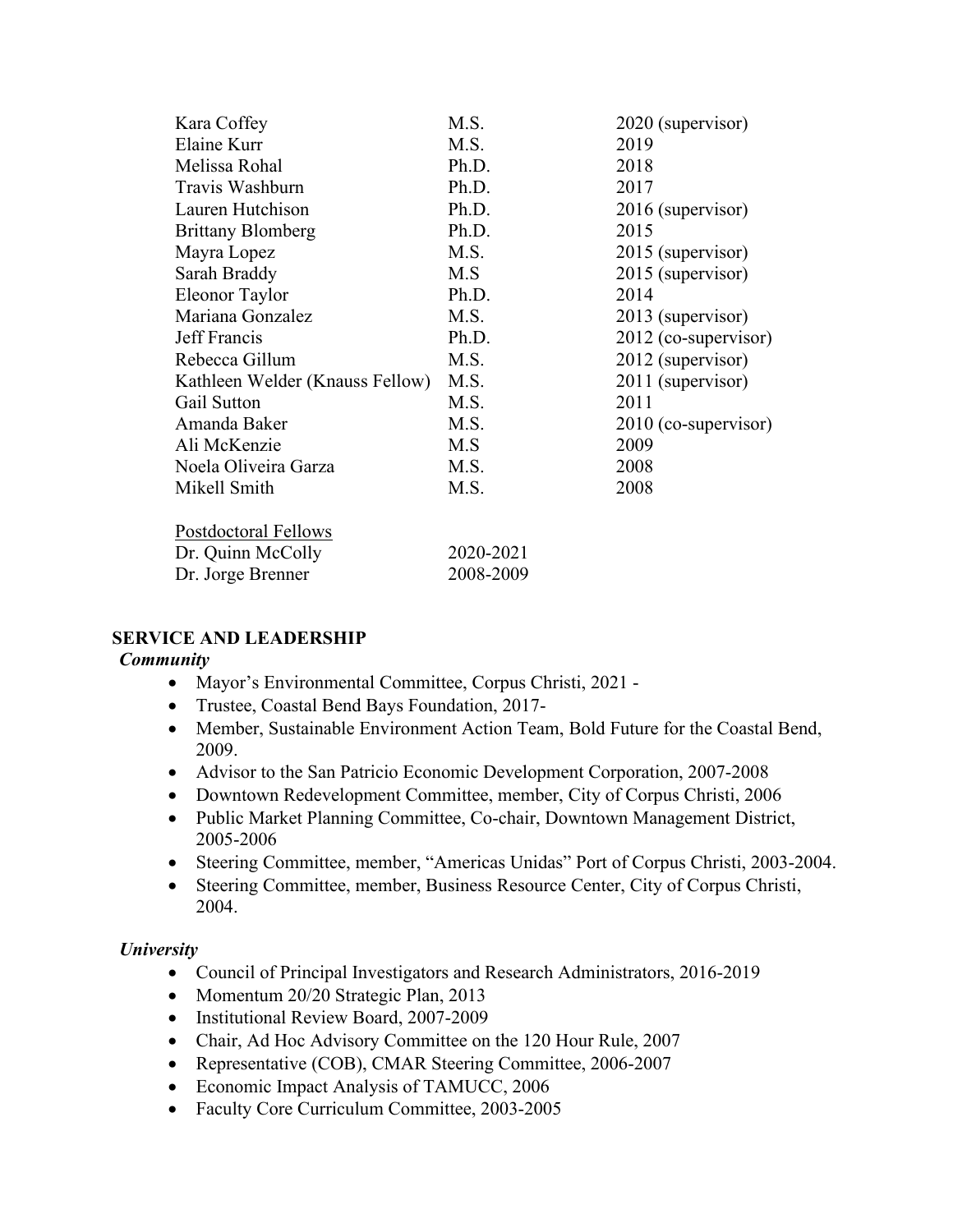- Honors Program Development Committee, 2002-2004.
- Athletic Advisory Council-University Institutional Review Board University (TAMIU), 2000-2002.

### *College and Harte Research Institute*

- College Promotion and Tenure Committee, 2016.
- Strategic Planning Committee, 2006-2011
- Business Incubator Committee, (ad hoc) 2005-2007
- Promotion and Tenure Committee, 2005-2007 and 2008-2010
- Graduate Admissions Council, 2003-2007
- Advisor, ODE Honors Society, 2003-2010
- Chair, Business Math Committee (ad hoc), 2003-2006
- Advisor Student Economics Association, 2003-2004
- Graduate Admissions Committee (TAMIU), 2000-2002
- Doctoral Program Committee (TAMIU), 2001-2002
- Teaching and Research Enhancement Committee (TAMIU), 2000-2002

### *Professional* (NCE=NOAA Chief Economist)

- Member, Gulf of Mexico Alliance Coordination Team, 2019 –
- Member, National Academies of Science, Engineering, and Medicine Resilient America Roundtable, 2019 - 2020
- National Institute of Standards and Technology, Resilience Program site review. 2019
- Economic Advisory Panel, Planet Texas 2050. 2019
- Proposal Reviewer, NOAA RESTORE Science Program, 2019
- Proposal Reviewer, NOAA NERRS Science Collaborative Program, 2019
- Member, Coastal Resilience Index Update Advisory Committee, 2019.
- Co-Chair, Coastal and Estuarine Research Federation Conference 2019. 2016 2019.
- Reviewer: National Estuarine Research Reserve System Science Collaborative 2016 Research and Integrated Assessment competition.
- Co-Chair, Incorporating an Ecosystem Services Approach into Restoration and Coastal Management session. Gulf of Mexico Oil Spill & Ecosystem Science Conference. 2015-2016.
- Co-Chair, Coastal Green Infrastructure and Ecosystem Services Task Force, White House Office of Science and Technology Policy, October 2014-June 2015. As NOAA Chief Economist (NCE).
- Chair, Social Science Committee, NOAA. July 2014-July 2015(NCE)
- Member, NOAA Research Council. July 2014-July 2015(NCE)
- Planning Committee, State of the Gulf of Mexico Summit 2014. 2013-2014.
- Session Chair Socio-Economic Analysis of Ecosystem Change: From Baselines to Catastrophic Events. Gulf of Mexico Oil Spill & Ecosystem Science Conference 2013-2014.
- Member, Committee on the Effects of the Deepwater Horizon Mississippi Canyon-252 Oil Spill on Ecosystem Services in the Gulf of Mexico. National Research Council of The National Academies; 2011-2013.
- Co-chair. Socio-economic impacts of the Deepwater Horizon oil spill session. Gulf of Mexico Oil Spill & Ecosystem Science Conference. 2012-2013.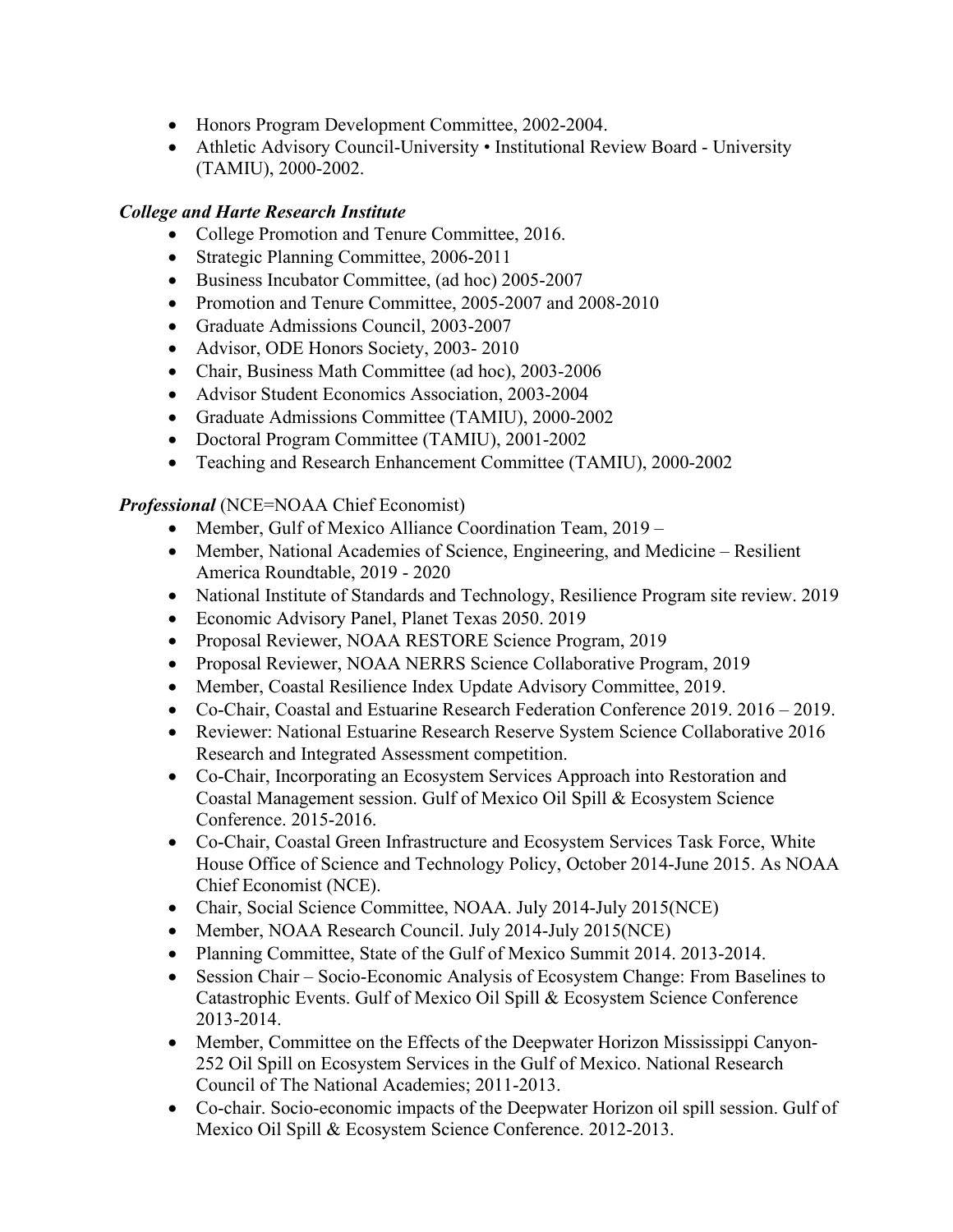- Planning Committee, State of the Gulf of Mexico Summit 2011. 2010-2011.
- Co-Chair Program Committee, Coastal and Estuarine Research Federation's 2011 Conference, 2010-2011.
- Co-Chair, Sea Level Rise 2010: International Conference on Sea Level Rise in the Gulf of Mexico, 2009-2010.
- Co-Chair, Gulf of Mexico Ecosystem Services Collaboratory, 2010-2012
- Member, Socioeconomic Science and Statistics Committee, Gulf of Mexico Fishery Management Council, 2009- 2011
- Member, Ecosystem Science and Statistics Committee, Gulf of Mexico Fishery Management Council, 2009-2013.
- Reviewer for: PLoS One, Marine Pollution Bulletin, Ecological Economics, Journal of Borderlands Studies, Forum, International Trade Journal, Regional Studies, Current Politics and Economics of Europe, Review of Industrial Organization, NOAA Climate Program Office, Natural Hazards
- Textbook Reviewer for South-Western Publishing
- Vice-President, Association of Arid Land Studies, 1999-2001

## **PRESENTATIONS, PANELS, BRIEFINGS, and SEMINARS**

(NCE=NOAA Chief Economist)

- "Economy and the Environment" The Texas Lyceum. Corpus Christi, TX. November 12
- "Ecosystem Services and the Blue Economy" All-Atlantic Summit on Innovation for Sustainable Marine Development and the Blue Economy: Fostering Global Economic Recovery in a Post-pandemic World. October 6, 2020.
- "Markets for water Time to deliver on the promise for Texas" Texas Water Research Network Annual Meeting, Austin, TX. September 2018.
- Panelist, "Gulf Coast Restoration" Capitol Hill Ocean Week. Washington, DC. June 2018.
- "Needs, priorities, and federal mandate" Gulf of Mexico Alliance All Hands Meeting, Baton Rouge, LA. June 2016.
- Keynote, "The Value of our Natural Capital" Coastal Bend Bays Foundation Annual Gala. December 2015.
- Keynote, "Blue Carbon: A New Tool for the Coastal Manager and Policymaker's Toolkit" Capitalizing on Coastal Blue Carbon Conference. May 12, 2015 (NCE)
- Panelist, "Incorporating an Ecosystem Services Approach into Natural Resource Restoration and Coastal Management" Panel organized by COMPASS. ACES Conference. Washington, DC. December 2014.
- "Developing a Strategic Approach for Capturing Socio-Economic Data and Valuing Ecosystem Services". National Estuarine Research Reserve Annual Meeting. Shepherdstown, WV. November 2014. (NCE)
- "Moving Ecosystem Services from Practice to Policy: Bridging the Great Divide." George Mason University. October 2014. (NCE)
- Panelist, "Ecosystem Services in the Offshore Environment". Gulf Research Program workshop. National Academies of Science. New Orleans, LA. September 2014
- Panelist, Interagency Guidelines Ecosystem Services Exploration Sessions. Council on Environmental Quality. November 19, 2013.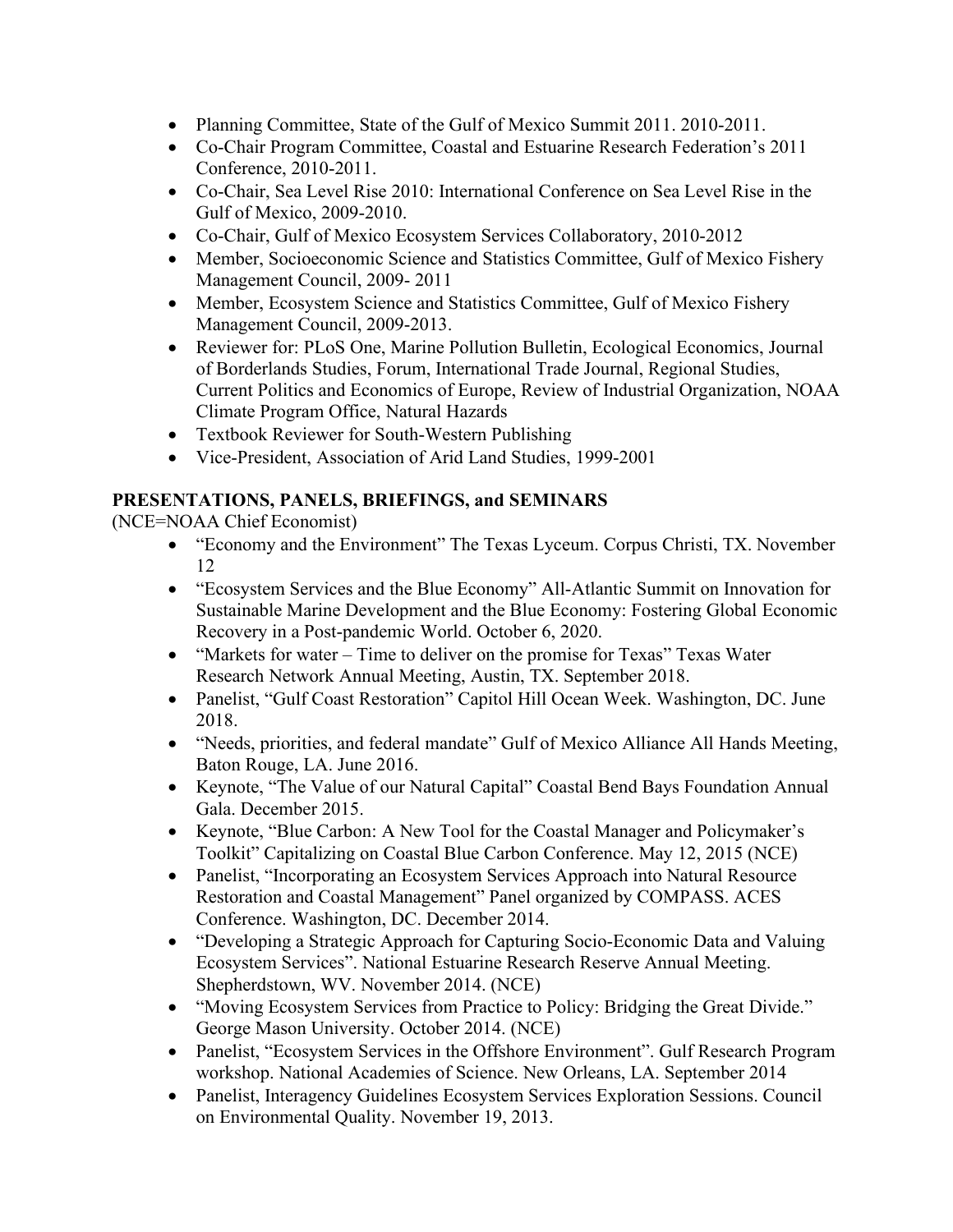- Briefing for RESTORE Council staff. Sponsored by COMPASS. New Orleans, LA. September 24, 2013.
- Briefing for Recreational Fishing Steering Committee, Theodore Roosevelt Conservation Program. Washington, D.C., September 9, 2013.
- "From Promise to Proof: How Ecosystem Services Frameworks can Improve Decision-Making" Executive Office of the President, Washington, D.C., sponsored by COMPASS. May 9, 2013.
- "Measuring and Communicating Socio-Economic Values of MPAs" Gulf MPA Lunch Bag Webinar Series, May 10, 2012.
- "Integrated Ecosystem Assessment: The Present State-of-the Art Synthesis Session" CERF, 2011.
- "Science to Inform Ecosystem Restoration in the Gulf of Mexico and Beyond" Washington, D.C., sponsored by COMPASS and Consortium for Ocean Leadership, October 11, 2011.
- "Gulf of Mexico Ecosystems One Year after the Deepwater Horizon" Washington D.C. during Capitol Hill Ocean Week, June 6, 2011.
- "Economics of the Gulf of Mexico" Beyond the Horizon Forum, Mote Marine Lab, Sarasota, FL, May 12-13.
- "Water Marketing in Texas" League of Women Voters, Coastal Bend Regional Water Forum, Corpus Christi, April 30, 2011.
- "Gulf of Mexico Ecosystem Services Workshop" MARES Workshop, St. Petersburg, FL, March 30, 2011.
- "Impact: Short-term and Long-term of the Gulf Oil Spill" 11th National Conference on Science, Policy and the Environment: Our Changing Oceans. Washington D.C., January 19, 2011.
- "Gulf Game and Ecosystem Services" Ecosystem Science and Statistics Committee meeting, Tampa, FL, November 3, 2010.
- "Healthy Seagrass and Recreational Fishing Opportunity in Tampa Bay" EPA Ecosystem Services Research Program Annual Meeting, Henderson, NV, October 20, 2010.
- "Ecosystem Services and the Gulf of Mexico Alliance" Plenary Session, Gulf of Mexico Alliance All Hands Meeting, Biloxi, MS, August 5, 2010.
- "How Do We Value Ecosystem Services" Environmental Benefits of Private Property sponsored by Philanthropy Roundtable, The Woodlands, TX, April 30, 2009.
- "The Productive Value of the Gulf of Mexico" Workshop for the Second Summit of the Gulf of Mexico States Alliance, Coatzacoalcos, MX, November 14, 2008.
- Environment and the Economy of the Gulf of Mexico" for the HRI Advisory Council, October 30, 2008.
- "Ecological Economics and its Application to Bays and Estuaries" for US EPA Gulf Ecology Division. May 14, 2008.
- "Productive Value of the Gulf of Mexico" for the Gulf of Mexico Foundation. May 8, 2008.
- "Economic Valuation of Freshwater Inflow and Ecosystem Services" for the Gulf of Mexico Foundation. May 9, 2008.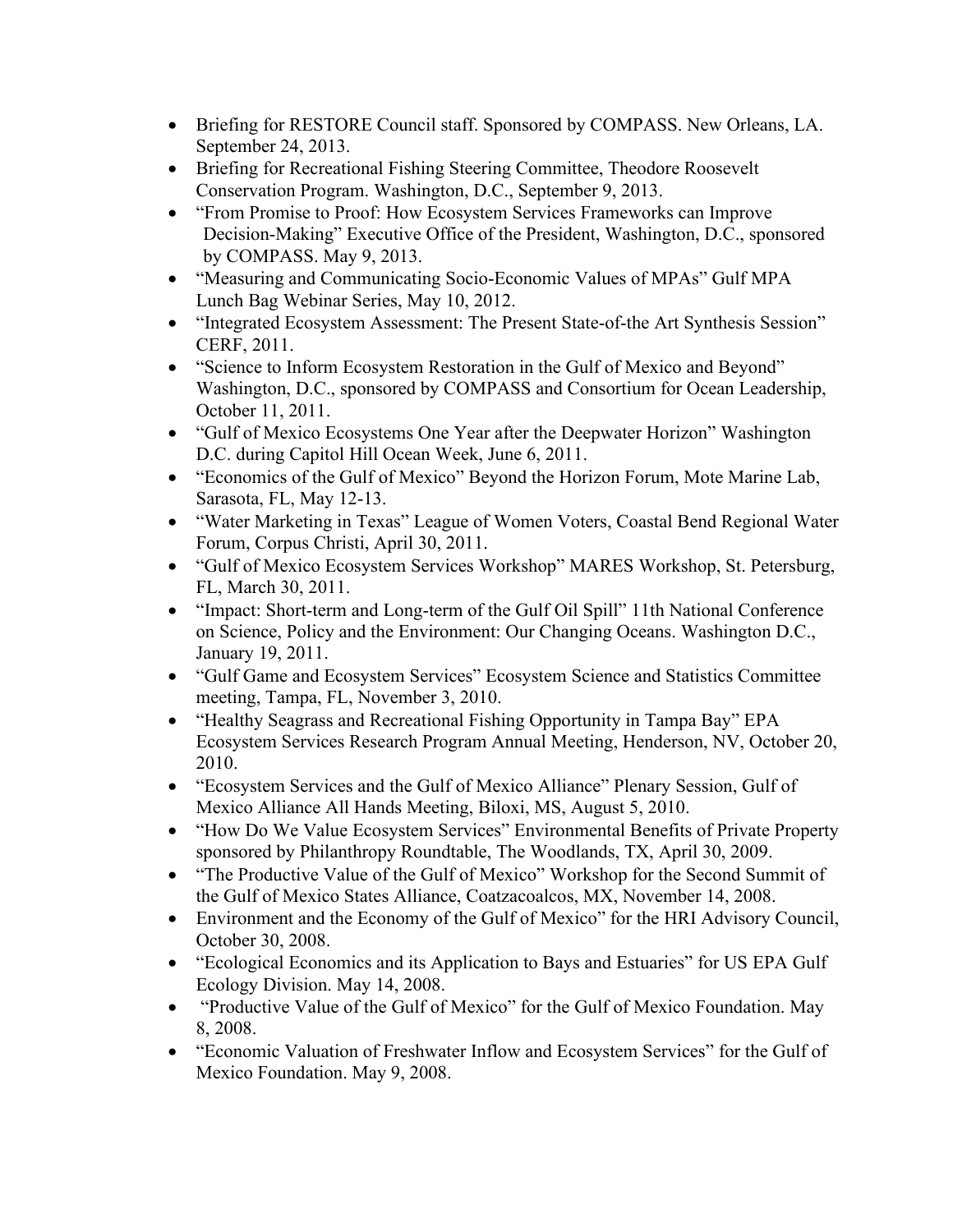#### **JOURNAL PUBLICATIONS**

Montagna, P.A., L. McKinney, and D. **Yoskowitz**. 2021. Focused Flows to Maintain Natural Nursery Habitats. *Texas Water Journal* 12(1): 129-139. <https://doi.org/10.21423/twj.v12i1.7123>

McColly, Q, R. Mace, P. Tissot, and D. **Yoskowitz**. 2021. Pricing Options on Water in Texas. *Texas Water Journal* 12(1): 91-108. [https://doi.org/10.21423/twj.v12i1.7121.](https://doi.org/10.21423/twj.v12i1.7121)

McKinney, L.D., J.G. Shepherd, C.A. Wilson, W.T. Hogarth, J. Chanton, S.A. Murawski, P.A. Sandifer, T. Sutton, D. **Yoskowitz**, K. Wowk, T.M. Ozgokmen, S.B. Joye, and R. Caffey. 2021. The Gulf of Mexico: An Overview. *Oceanography* 34(1): 30-43, [https://doi.org/10.5670/oceanog.2021.115.](https://doi.org/10.5670/oceanog.2021.115)

Sandifer, P.A., A. Ferguson, M.L. Finucane, M. Partyka, H.M. Solo-Gabriele, A.H. Walker, K. Wowk, R. Caffey, and D. **Yoskowitz**. 2021. Human health and socioeconomic effects of the Deepwater Horizon oil spill in the Gulf of Mexico. *Oceanography* 34(1):174–191, [https://doi.org/10.5670/oceanog.2021.125.](https://doi.org/10.5670/oceanog.2021.125)

Solo-Gabriele, H.M., T. Fiddaman, C. Mauritzen, C. Ainsworth, D. Abramson, I. Berenshtein, E. Chassignet, S. Chen, R. Comny, C. Court, W. Dewar, J. Farrington, M. Feldman, A. Ferguson, E. Fetherston-Resch, D. French-McCay, C. Hale, D. Halpern, R. He, V. Kourafalou, K. Lee, Y. Liu, M. Masi, E. Maung-Douglass, S. Morey, S. Murawski, C. Paris-Limouzy, N. Perlin, E. Pulster, A. Quigg, D. Reed, J. Ruzicka, P. Sandifer, J. Shepherd, M. Stukel, T. Sutton, R. Weisberg, D. Wiesenburg, C. Wilson, M. Wilson, K. Wowk, C. Yanoff, D. **Yoskowitz**. Towards Integrated Modeling of the Longterm Impacts of Oil Spills. *Marine Policy*. 131(18 pages) <https://doi.org/10.1016/j.marpol.2021.104554>

DeLorme, Denise E., Sonia H. Stephens, Renee C. Collini, David W. **Yoskowitz**, and Scott C. Hagen. "Communicating and Understanding Ecosystem Services Assessment With Coastal Stakeholders: Obstacles and Opportunities." *Frontiers in Communication* 6 (2021): 78. [https://doi.org/10.3389/fcomm.2021.656884.](https://doi.org/10.3389/fcomm.2021.656884)

Sandifer P, Knapp L, Lichtveld M, Manley R, Abramson D, Caffey R, Cochran D, Collier T, Ebi K, Engel L, Farrington J, Finucane M, Hale C, Halpern D, Harville E, Hart L, Hswen Y, Kirkpatrick B, McEwen B, Morris G, Orbach R, Palinkas L, Partyka M, Porter D, Prather AA, Rowles T, Scott G, Seeman T, Solo-Gabriele H, Svendsen E, Tincher T, Trtanj J, Walker AH, Yehuda R, Yip F, **Yoskowitz** D and Singer B (2020) Framework for a Community Health Observing System for the Gulf of Mexico Region: Preparing for Future Disasters. *Front. Public Health* 8:578463. doi:10.3389/fpubh.2020.578463

Tominack SA, Coffey KZ, **Yoskowitz** D, Sutton G, Wetz MS (2020) An assessment of trends in the frequency and duration of *Karenia brevis* red tide blooms on the South Texas coast (western Gulf of Mexico). PLoS ONE 15(9): e0239309. <https://doi.org/10.1371/journal.pone.0239309>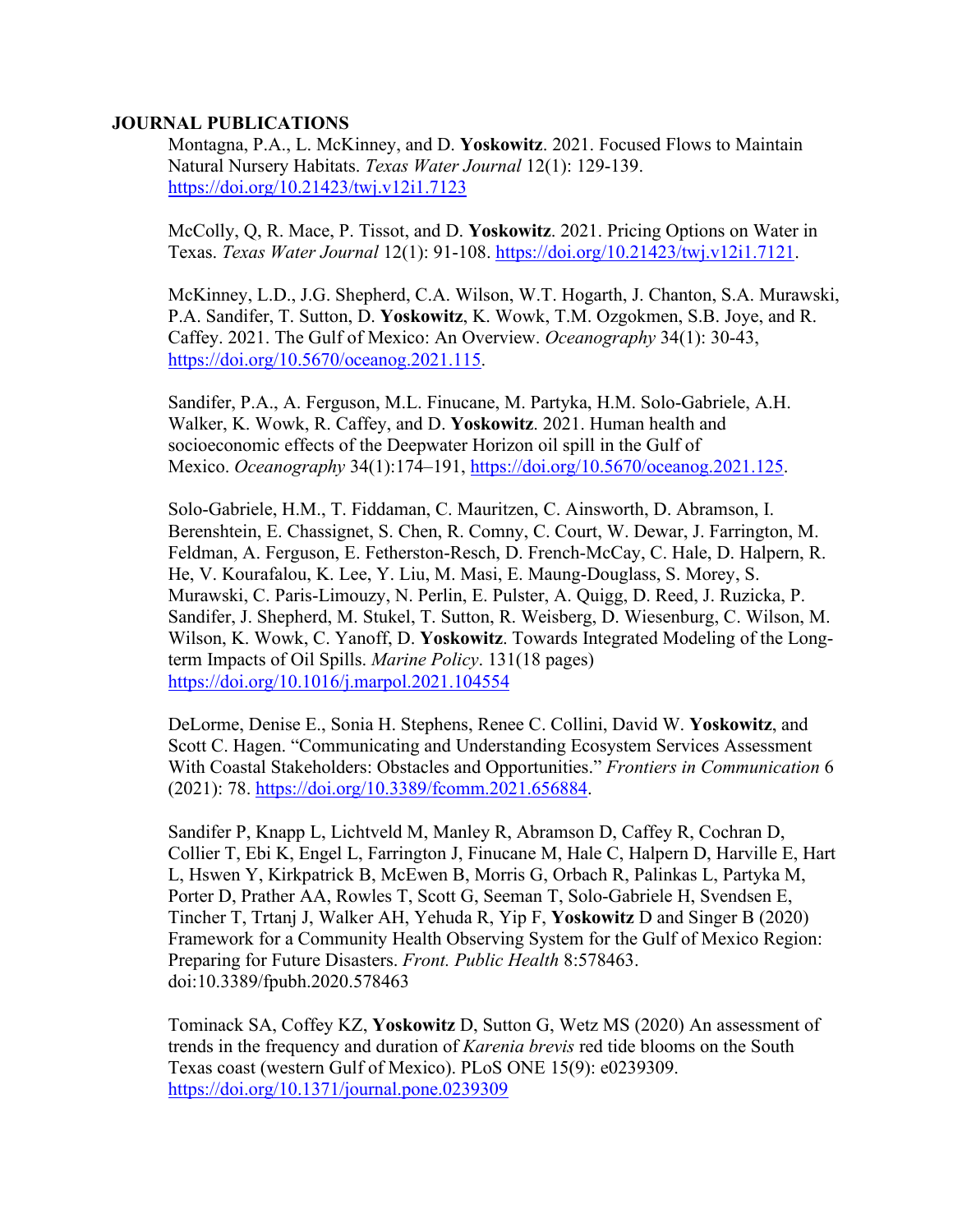Ramenzoni, V. C., Besonen, M. R., **Yoskowitz**, D., Sánchez, V. V., Rivero, A. R., González-Díaz, P., Méndez, A. F., Escuela, D. B., Ramos, I. H., López, N. V. H., & McKinney, L. 2020. Transnational research for coastal wetlands conservation in a Cuba– US setting. *Global Sustainability*, *3*, e19. Cambridge Core. <https://doi.org/10.1017/sus.2020.14>

Ramenzoni, V. C., Borroto Escuela, D., Rangel Rivero, A., González-Díaz, P., Vázquez Sánchez, V., López-Castañeda, L., Falcón Méndez, A., Hernández Ramos, I., Valentín Hernández López, N., Besonen, M. R., & **Yoskowitz**, D. 2020. Vulnerability of Fishery-Based Livelihoods to Extreme Events: Local Perceptions of Damages from Hurricane Irma and Tropical Storm Alberto in Yaguajay, Central Cuba. *Coastal Management*, *48*(5), 354–377.<https://doi.org/10.1080/08920753.2020.1802198>

Rohal, M. C. Ainsworth, B. Lupher, P.A. Montagna, C.B. Paris, N. Perlin, P.M. Suprenand, D. **Yoskowitz**. 2020. The effect of the Deepwater Horizon oil spill on two ecosystem services in the Northern Gulf of Mexico. *Environmental Modelling & Software*. 12 pages. Volume 133, November 2020, 104793. DOI:https://doi.org/10.1016/j.envsoft.2020.104793

Hindsley, P. and D. **Yoskowitz**. 2020. Global change—Local values: Assessing tradeoffs for coastal ecosystem services in the face of sea level rise. *Global Environmental Change*. 12 pages. DOI: https://doi.org/10.1016/j.gloenvcha.2020.102039

Washburn, TW, **Yoskowitz** DW, and Montagna PA. 2018. Valuing Nature Waste Removal in the Offshore Environment Following the Deepwater Horizon Oil Spill. *Frontiers in Marine Science*. 5:477. DOI: 10.3389/fmars.2018.00477

Hutchison, L.M., J.B. Pollack, K. Swanson, and D. **Yoskowitz**. 2018. Operationalizing Blue Carbon in the Mission-Aransas National Estuarine Research Reserve, Texas. *Coastal Management*. 46: 278-296. DOI: 10.1080/08920753.2018.1474068

Blomberg. B., J.B. Pollack, P.A. Montagna, and D.W. **Yoskowitz**. 2018. Evaluating the U.S. Estuary Restoration Act to inform restoration policy implementation: a case study focusing on oyster reef projects. *Marine Policy*. 91:161-166. DOI: 10.1016/j.marpol.2018.02.014

Wowk, K., L. McKinney, F. Muller-Karger, R. Moll, S. Avery, E. Escobar-Briones, D. **Yoskowitz** and R. McLaughlin. 2017. Evolving academic culture to meet societal needs. *Palgrave Communications* 3:35, 7pp. DOI: 10.1057/s41599-017-0040-1

Ramenzoni, V.C. and D. **Yoskowitz**. 2017. Systematic Review of Recent Social Indicator Efforts in US Coastal and Ocean Ecosystems (2000–2016). *Environment and Society*. 8(1): 9-39. DOI: 10.3167/ares.2017.080102

Hagen, S. C., D.L. Passeri, M.V. Bilskie, D.E. DeLorme, and D. **Yoskowitz**. 2017. Systems Approaches for Coastal Hazard Assessment and Resilience. *ORE of Natural Hazard Science*. August. DOI: 10.1093/acrefore/9780199389407.013.28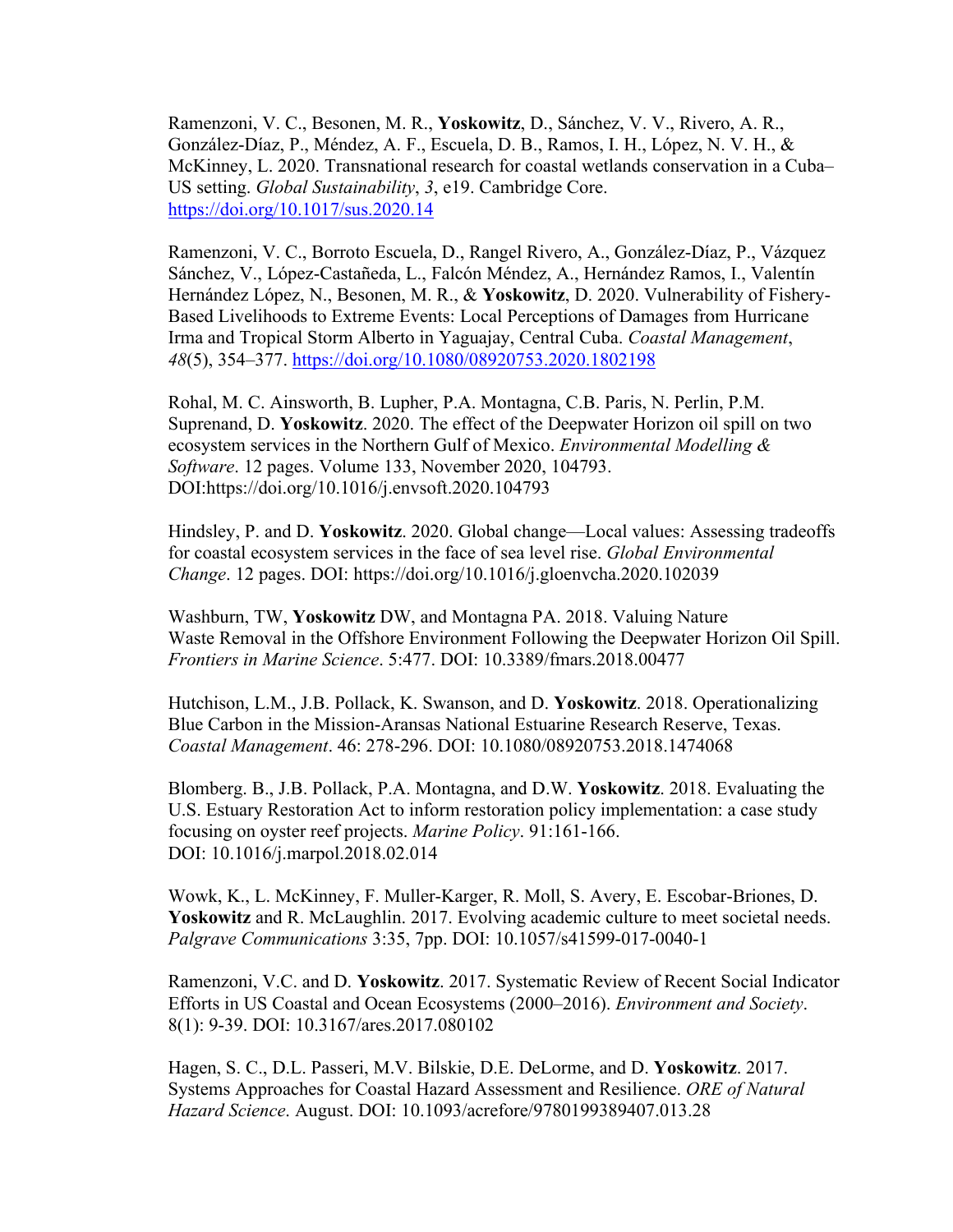Olander, L., S. Polasky, J.S. Kagan, R.J. Johnston, L. Wainger, D. Saah, L. Maguire, J. Boyd, D. **Yoskowitz**. 2017. So you want your research to be relevant? Building the bridge between ecosystem services research and practice. *Ecosystem Services*. 26:170- 182. DOI: 10.1016/j.ecoser.2017.06.003

**Yoskowitz**, D., C. Carollo, J. Beseres Pollack, C. Santos, K. Welder. 2017. Integrated Ecosystem Services Assessment: Valuation of Changes due to Sea Level Rise in Galveston Bay, TX. *Integrated Environmental Assessment and Management*. 13: 431- 443. DOI: 10.1002/ieam.1798

**Yoskowitz**, D., S. Werner, C. Carollo, C. Santos, T. Washburn, G. Isaksen. 2016. Gulf of Mexico Offshore Ecosystem Services: Relative Valuation by Stakeholders. *Marine Policy*. 66:132-136. DOI: 10.1016/j.marpol.2015.03.031

Fulford, R., D. **Yoskowitz**, M. Russell, D. Dantin, J.Rogers. 2016. Habitat and recreational fishing opportunity in Tampa Bay: Linking ecological and ecosystem services to human beneficiaries. *Ecosystem Services* 17: 64–74. DOI: 10.1016/j.ecoser.2015.11.009

Taylor, E.B. J**.**C. Gibeaut, D.W. **Yoskowitz**, and M.J. Starek. 2015. Assessment and Monetary Valuation of the Storm Protection Function of Beaches and Foredunes on the Texas Coast. *Journal of Coastal Research*. 31(5): 1205-1216 DOI: 10.2112/JCOASTRES-D-14-00133.1

**Yoskowitz**, D. and M. Russell. 2015. Human Dimensions of Our Estuaries and Coasts. *Estuaries and Coasts.* 38 S1: 1-8. DOI: 10.1007/s12237-014-9926-y

Hutchison, L., P. Montagna, D.W. **Yoskowitz**, D. Scholz, and J. Tunnell. 2015. Stakeholder Perceptions of Coastal Habitat Ecosystem Services. *Estuaries and Coasts*. 38 S1: 67-80. DOI: 10.1007/s12237-013-9647-7

Shepard, A.N., J. F. Valentine, C.F. D'Elia, D.W. **Yoskowitz**, and D. E. Dismukes. 2013. Economic Impact of Gulf of Mexico: Integrating Ecosystem Service Values into Restoration Decision-making. *Gulf of Mexico Science*. 31:10-27. DOI: 10.18785/goms.3101.02

Carollo, C., R. Allee, D.W. **Yoskowitz**. 2013. Linking the Coastal and Marine Ecological Classification Standard (CMECS) to ecosystem services: An application to the U.S. Gulf of Mexico*. International Journal of Biodiversity Science, Ecosystem Services & Management*. Vol. 9, No. 3 pp: 249-256 DOI: 10.1080/21513732.2013.811701

Beseres Pollack, J., D.W. **Yoskowitz**, H.C. Kim, and P. Montagna. 2013. Role and value of nitrogen regulation provided by oysters (Crassostrea virginica) in the Mission-Aransas Estuary, Texas, USA. *PLoS ONE* 8(6). e65314. DOI: 10.1371/journal.pone.0065314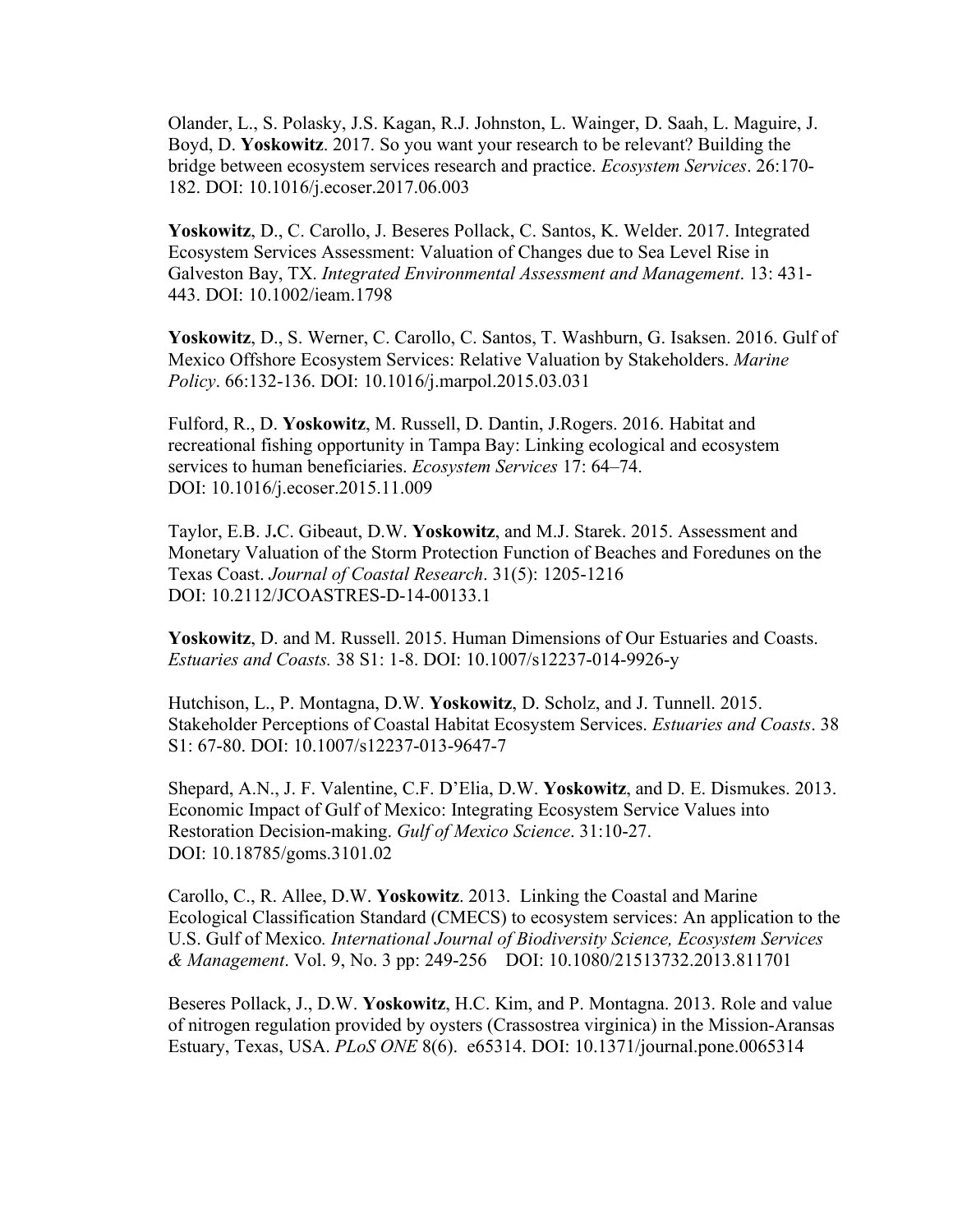Wetz, M.S. and D.W. **Yoskowitz**. 2013. An 'extreme' future for estuaries? Effects of extreme climatic events on estuarine water quality and ecology. *Marine Pollution Bulletin*. Vol. 69, No. 1-2. pp: 7-18. DOI: 10.1016/j.marpolbul.2013.01.020

Pisani, M.J. and D.W. **Yoskowitz**. 2012. A Study of Small Neighborhood Tienditas in Central America. *Latin American Research Review*. Vol. 47, No. SI. pp. 116-138. https://www.jstor.org/stable/41811577

Santos, C.P., C. Carollo, and D.W. **Yoskowitz**, 2012. Gulf of Mexico Ecosystem Service Valuation Database (GecoServ): Gathering ecosystem services valuation studies to promote their inclusion in the decision-making process. *Marine Policy.* Vol. 36, No. 1. DOI: 10.1016/j.marpol.2011.05.006

Jordan, S., S. Hayes, D. **Yoskowitz**, L. Smith, J. Summers, M. Russell, and W. Benson, 2010. Accounting for natural resources and environmental sustainability: Linking ecosystem services to human well-being, *Environmental Science & Technology* 44:1530- 1536. DOI: 10.1021/es902597u

Hudgins, D. and D.W. **Yoskowitz**, 2010. International Trading of Emissions Rights: Pricing under Accountability and Uncertainty, *The International Trade Journal*, Vol. 24, No. 4. DOI: 10.1080/08853908.2010.513641

Pisani, M.J. and D. W. **Yoskowitz**, 2010. The Efficacy of Microfinance and the Sectoral Level: Urban *Pulperias* in Matagalpa, Nicaragua. *Perspectives on Global Development and Technology* Vol. 9, No. 3/4. DOI: 10.1163/156914910X499769

Loess, K., V. Miller, and D.W. **Yoskowitz**, 2008. Offshore employment practices: An empirical analysis of routines, wages and labour turnover, *International Labour Review*, Vol. 147, No. 2/3. DOI: 10.1111/j.1564-913X.2008.00033.x

Pisani, M.J., D. W. **Yoskowitz**¸ and J. Brusa, 2008. The Retail Travels of the U.S. Greenback: A Comparative Study of Currency Substitution along the U.S.-Canadian and U.S.-Mexican Borders, *The International Trade Journal*, Vol. 22, No. 3. DOI: 10.1080/08853900801970635

**Yoskowitz,** D.W. and M.J. Pisani, 2007. Risk and Reward: Currency Substitution and Acceptance of the Mexican Peso by Firms in the United States Southern Frontier, *Quarterly Review of Economics and Finance*, Vol. 47, No. 3 DOI: 10.1016/j.qref.2006.01.001

Pisani, M.J. and D.W. **Yoskowitz**, 2006. Does the Canadian Dollar Travel South? An Examination of Currency Substitution along the U.S. - Canadian Border, *Mid-American Journal of Business*, Vol. 21, No. 2. DOI: 10.1108/19355181200600010

Pisani, M.J. and D.W. **Yoskowitz**, 2006. Opportunity Knocks: Entrepreneurship, Informality & Home Gardening in South Texas, *Journal of Borderlands Studies*, Vol. 21, No. 1. DOI: 10.1080/08865655.2006.969566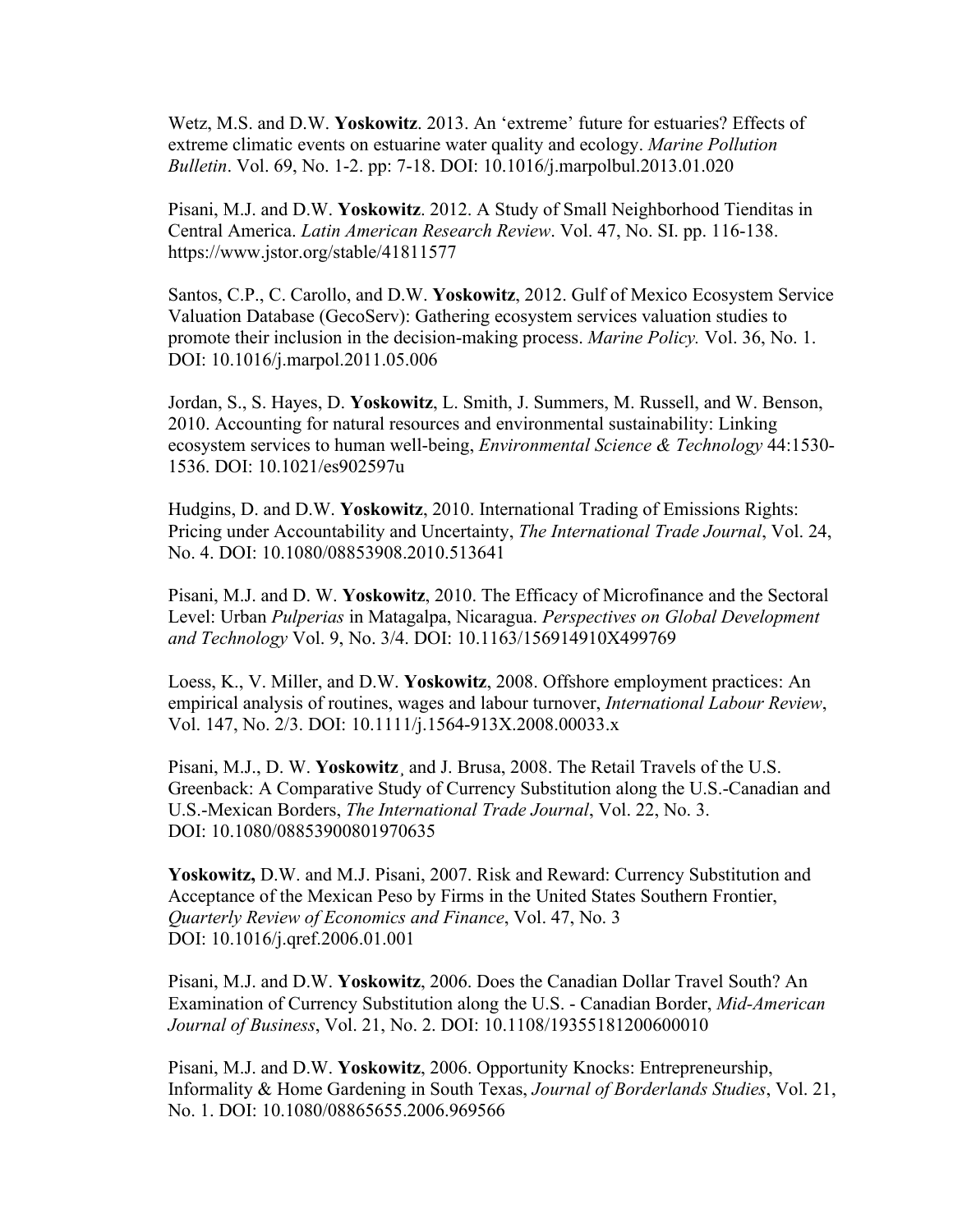Pisani, M.J. and D.W. **Yoskowitz**, 2005. In God We Trust:' A Qualitative Study of Church-Sponsored Microfinance at the Margins in Nicaragua, *Journal of Microfinance*, Vol. 7, No.2.

Pisani, M.J. and D.W. **Yoskowitz**, 2005. Grass, Sweat, and Sun: An Exploratory Study of the Labor Market for Gardeners in South Texas, *Social Science Quarterly*, Vol. 86, No. 1. DOI: 10.1111/j.0038-4941.2005.00300.x

Pisani, M.J. and D.W. **Yoskowitz**, 2004. Microcredit and Micro and Small Enterprise Development in Belize, Central America: A Qualitative Study of the Small Farmers and Business Bank Ltd, *Latin American Business Review*, Vol. 5, No.1. DOI: 10.1300/J140v05n01\_03

Hudgins, D. and D.W. **Yoskowitz**, 2004. Dollarization vs. Coordination: Policy for Small Countries Facing Dollar Dilemmas and Financial Liberalization, *Journal of Policy Modeling*, Vol. 26, No.2, 2004. DOI: 10.1016/j.jpolmod.2004.02.001

Pisani, M.J., D.W. **Yoskowitz**, and W. Label, 2003. Belize and Plan Puebla Panama: Prospects and Challenges, *Journal of Belizean Studies*, Vol. 25, No. 2.

**Yoskowitz,** D.W. and M.J. Pisani, 2002. Penetration of the Mexican Peso into U.S. Retail Operations: An Examination of Texas Firms along the Mexican Border, *Journal of Borderlands Studies*, Vol. 17, No. 2. DOI: 10.1080/08865655.2002.9695590

**Yoskowitz,** D.W., 2002. Price Dispersion and Price Discrimination: Empirical Evidence from a Spot Market for Water, *Review of Industrial Organization*, Vol. 20, No. 3. DOI: 10.1023/A:1015099709658

Pisani, M.J. D.W. **Yoskowitz**, 2002. The Maid Trade: Cross-Border Work in South Texas, *Social Science Quarterly*, Vol. 83, No. 2. DOI: 10.1111/1540-6237.00101

Pisani, M.J. and D.W. **Yoskowitz**, 2002. Dollarization, *Journal of Belizean Studies*, Vol 24., No 2.

**Yoskowitz**, D.W., J.R. Giermanski, and R. Pena-Sanchez, 2002. Influence of NAFTA on Socioeconomic Variables for the U.S.-Mexico Border Region, *Regional Studies*, Vol. 36, No. 1. DOI: 10.1080/00343400120099834

Pisani, M.J. and D.W. **Yoskowitz**, 2001. Por Necesidad - Trans National Labor Movements, Informalities and Wage Determination: An Exploratory Study of Mexican Maids on the U.S. - Mexican Border, *Journal of Borderlands Studies*, Vol. 16, No. 1. DOI: 10.1080/08865655.2001.9695566

**Yoskowitz,** D.W., 2001. Price Differentials in a Homogenous Product Market: The Case of Water, *International Advances in Economic Research*, Vol. 7, No. 1. DOI: 10.1007/BF02296595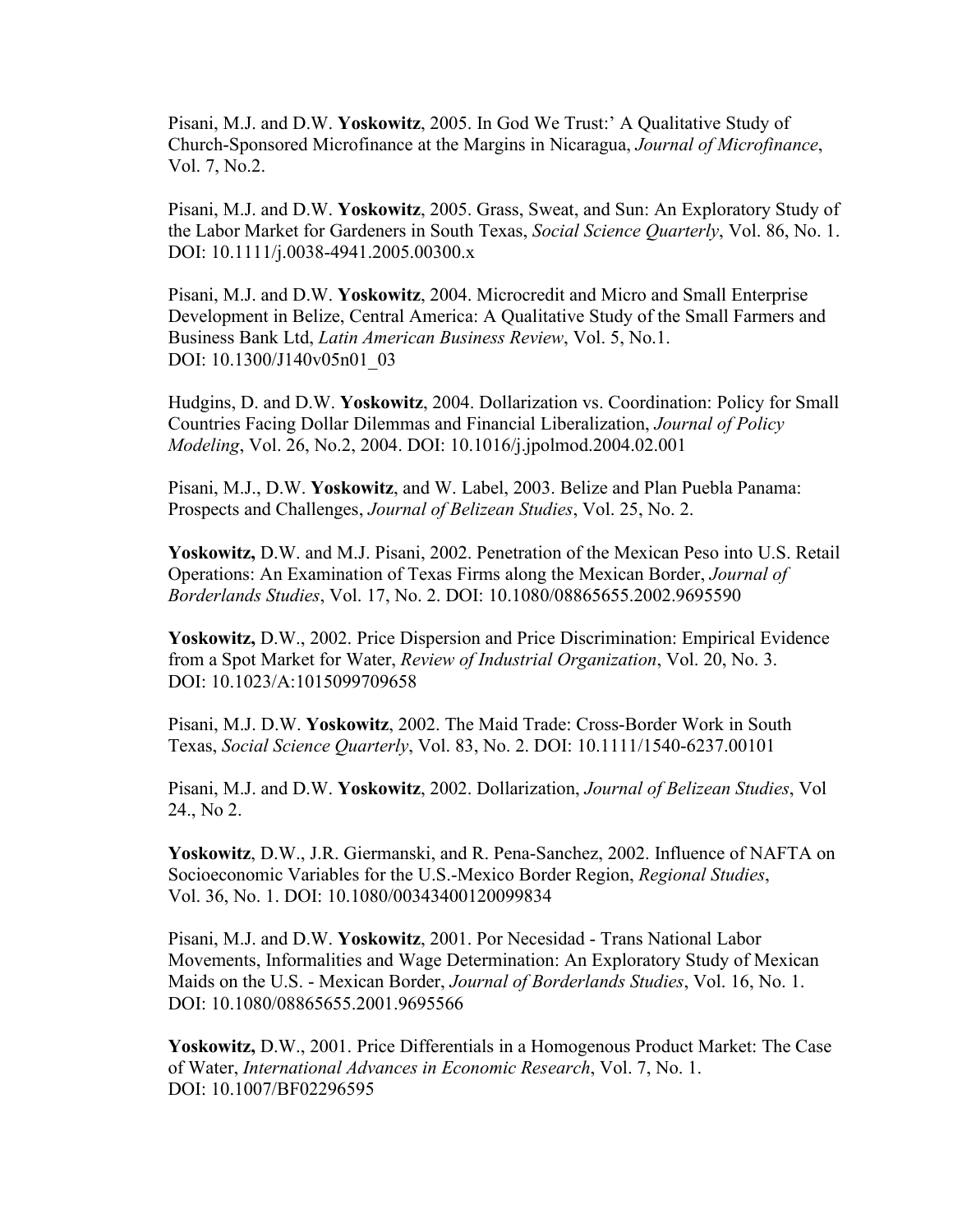**Yoskowitz,** D.W., 2001. Markets, Mechanisms, Institutions, and the Future of Water, *Environmental Law Reporter*, Vol. 31, No. 1.

**Yoskowitz,** D.W., 1999. Critical Analysis of the Texas Water Bank as a Marketing Institution, *Forum* of the *Association of Arid Land Studies*, Vol. 15, No 1.

**Yoskowitz,** D.W., 1999. Spot Market for Water Along the Rio Grande: Opportunities for Water Management, *Natural Resources Journal*, Vol. 39 No. 2. www.jstor.org/stable/24888501

**Yoskowitz,** D.W., 1998. Opportunities for Water Markets in Semiarid Environments: The Case of West Texas, *Forum* of the *Association of Arid Land Studies*. Vol. 14, No. 1.

Jonish, J., J. Lehr, and D.W. **Yoskowitz**, 1994. Water Banking as a Reallocation and Conservation Tool, *Forum* of the *Association of Arid Land Studies*, Vol. 10, No. 1.

### **BOOKS**

**National Research Council**. 2013. An Ecosystem Services Approach to Assessing the Impacts of the Deepwater Horizon Oil Spill in the Gulf of Mexico. 350 pages. National Academies Press.

**National Research Council**. 2012. Approaches for Ecosystem Services Valuation for the Gulf of Mexico After the Deepwater Horizon Oil Spill. 128 pages. National Academies Press.

*Water on the Great Plains: Issues and Policies*, edited by P.J. Longo and D.W. **Yoskowitz**, 2002. Texas Tech University Press**.**

### **BOOK CHAPTERS**

López-Castañeda, L., J. Vázquez-Rodríguez, V.C. Ramenzoni, A. Rangel-Rivero, S.P. González-Díaz, V. Vazquez-Sanchez, A. Delgado-Pérez, D.W. **Yoskowitz**, and Daily Borroto-Escuela. 2020. Conocimiento local y percepciones de cambios ambientales de Pescadores artesanales residents en Yaguajay, Sancti Spíritus, Cuba, in U. Urrea Marino y Graciela Alcalá, *Pescadores en México y Cuba: Retos y oportunidades ante el cambio climático*. Instituto Politécnico Nacional. ISBN: 978-607-9054-71-7

González-Díaz, S.P., V. Vazquez-Sanchez, A. Rangel-Rivero, C. Arredondo Antúnez, J. Vázquez Rodríguez, V.C. Ramenzoni, M.R. Besonen, R. McLaughlin, D. **Yoskowitz,** L. López-Castañeda, N. Valentín Hernández López, and Daily Borroto-Escuela. 2019. The Link between the Montané Anthropological Museum, The Center for Marine Research, and the Harte Research Institute: Actions in La Picadora and Caguanes National Park, in V. Vazquez-Sanchez and A. Rangel-Rivero, *La Picadora: People and Nature in a Rural Cuban Community*, Montané Anthropological Museum, University of Havana. ISBN: 978-959-7249-09-2.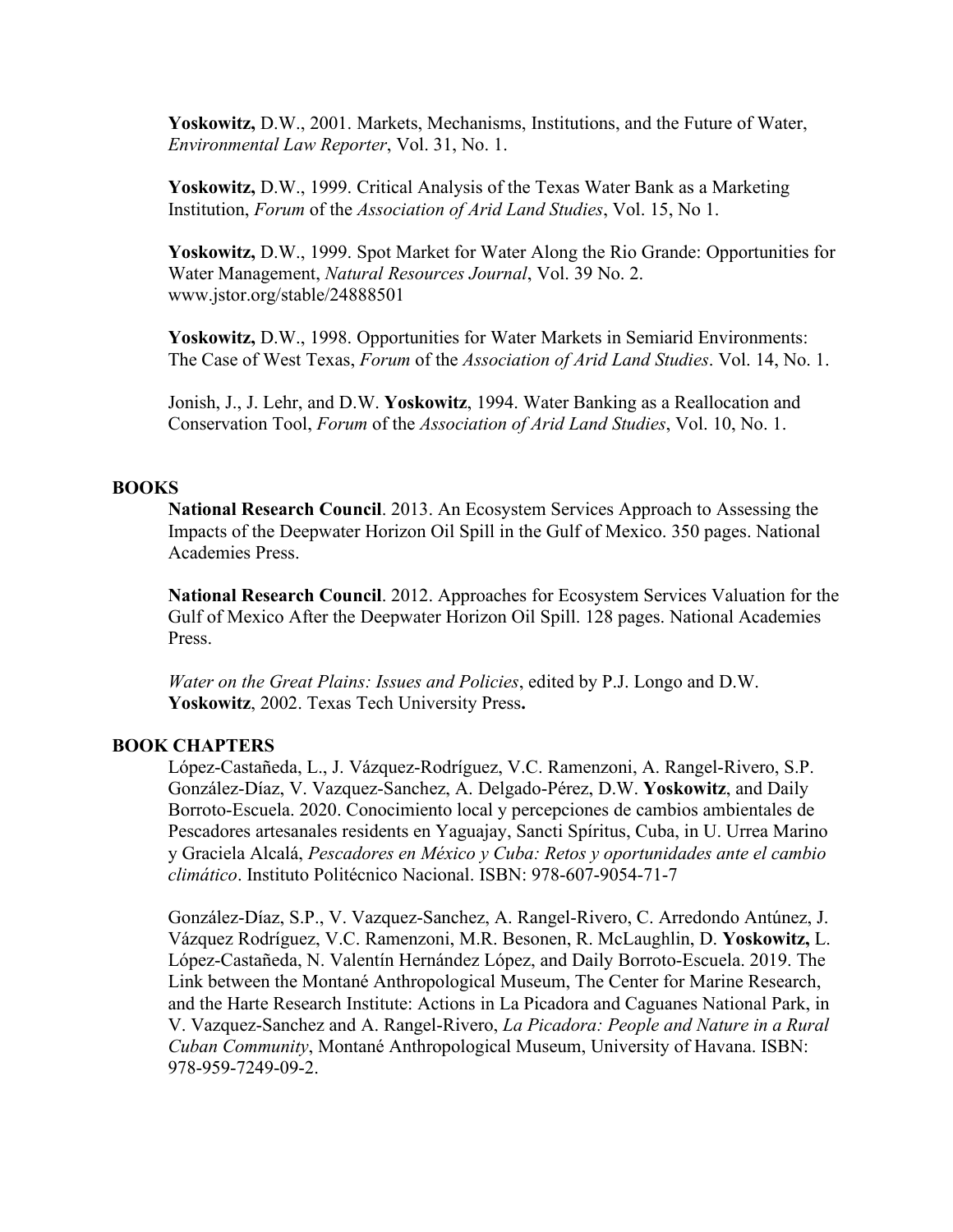Court, C., A.W. Hodges, K. Coffey, C.H. Ainsworth, and D. **Yoskowitz**. 2019. Effects of the Deepwater Horizon Oil Spill on Human Communities: Catch and Economic Impacts, in S.A. Murawski et al. *Deep Oil Spills.* Springer Nature. DOI: 10.1007/978-3-030- 11605-7\_33

Wowk, K. and D. **Yoskowitz**. 2017. Socioeconomic and Policy Considerations of Living Shorelines – US Context, in *Living Shorelines: The Science and Management of Nature-Based Coastal Protection*. Edited by D.M. Bilkovic, M.M. Mitchell, M.K. La Peyre, and J.D. Toft. CRC Press.

**Yoskowitz,** D.W., and P.A. Montagna, 2009. Socio-economic factors that impact the desire to protect freshwater flow in the Rio Grande, USA, in *Ecosystems and Sustainable Development VII*. Edited by C.A. Brebbia and E.Tiezzi. WIT Press. Pp 547-58.

**Yoskowitz,** D.W., 2009. The Productive Value of the Gulf of Mexico, in *Gulf of Mexico Origins, Waters, and Biota: Ocean and Coastal Economy*. Edited by James Cato. TAMU Press.

Yáñez-Arancibia, A., J.J. Ramírez-Gordillo, J. W. Day, and D.W. **Yoskowitz**, 2009. Environmental Sustainability of Economic Trends in the Gulf of Mexico: What is the Limit for Mexican Coastal Development? in *Gulf of Mexico Origins, Waters, and Biota: Ocean and Coastal Economy*. Edited by James Cato. TAMU Press.

**Yoskowitz,** D.W., 2002. Water for the Future: The Development of Markets in the Texas Plains, in *Water on the Great Plains: Issues and Policies*. Edited by P.J. Longo and D.W. Yoskowitz. Texas Tech University Press.

#### **REPORTS**

**Yoskowitz, D.W.,** S. Braddy, C. Santos, J. Lee, C. Carollo. 2016. Socio-Economic impact analysis of Recreational Scuba Diving on Texas natural and Artificial Reefs**.**  August. 54 pages. Prepared for the Texas Parks and Wildlife Department – Artificial Reef Program.

**Yoskowitz**,D.W., C. Carollo, J. Beseres-Pollack, C.P. Santos, K. Welder, and J. Francis. June 2012. Assessment of Changing Ecosystem Services Provided by Wetland Habitat in the Galveston Bay Region. 74 pages. Prepared for the Gulf of Mexico Foundation and the Gulf of Mexico Alliance Habitat Conservation and Restoration Priority Issue Team.

**Yoskowitz**, D.W., 2011. Statistical Analysis of Willingness to Pay to Protect Environmental Flow in Cypress Creek. October. 15 pages. Prepared for River Systems Institute, Texas State University.

Montagna, P.A., L.M. Hutchison, D. Scholz, T. Palmer, S. Arismendez, D. **Yoskowitz**, 2011. Nueces Estuary Ecosystem Management Initiative. July. 201 pages. Prepared for Coastal Bend Bays and Estuaries Program.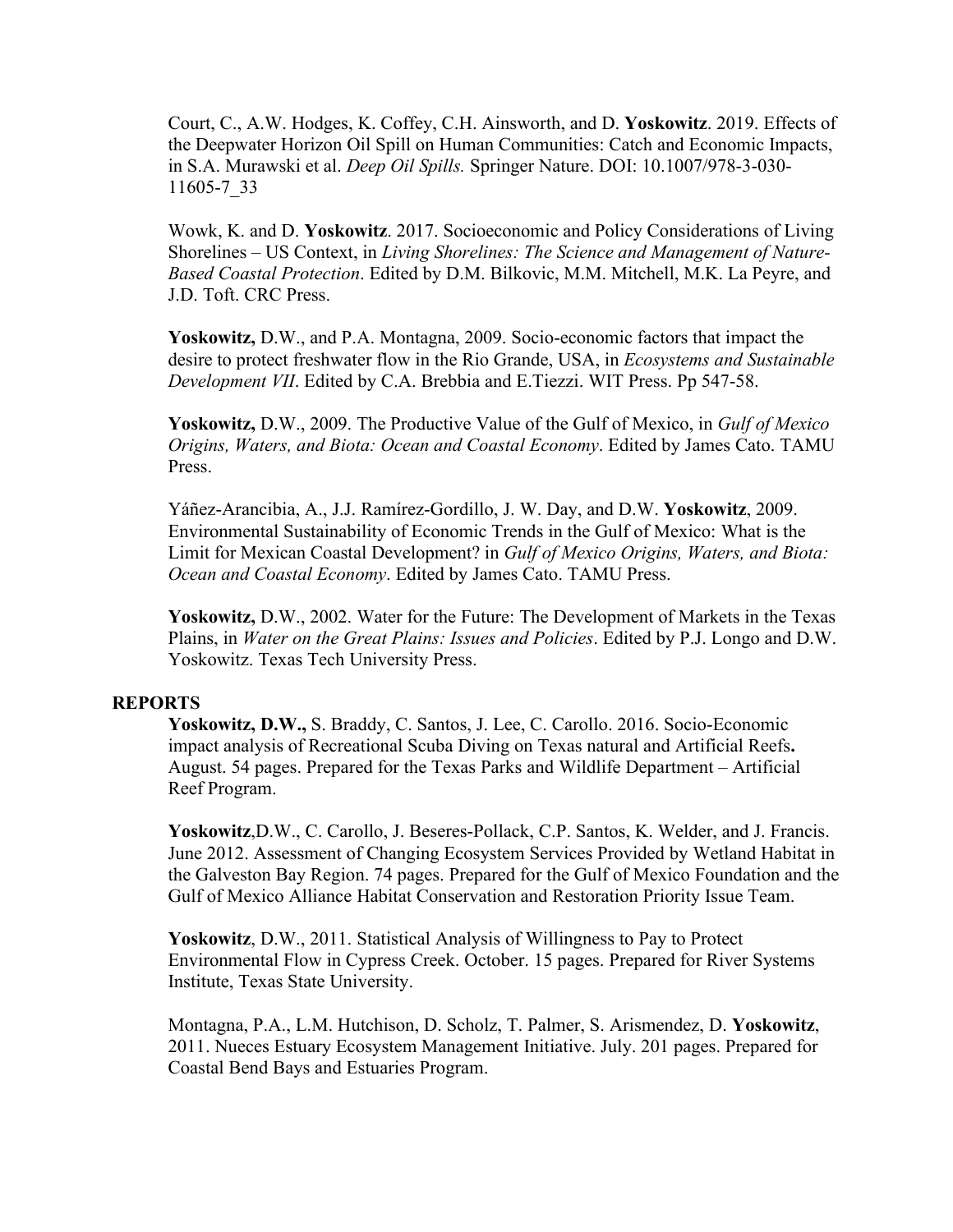**Yoskowitz**, D.W., A. Lund, and C. Santos, 2011. Socio-Economic Characteristics of the U.S. Gulf of Mexico Region. July. Prepared for UNIDO Gulf of Mexico LME Project

Santos, C. and D.W. **Yoskowitz**, 2010. The Impacts of Climate Change on Transportation in Texas. June. 62 pages. Prepared for the Energy Foundation.

Santos, C. and D.W. **Yoskowitz**, 2010. Renewable Energy Potential in Texas. June. 69 pages. Prepared for The Energy Foundation.

Santos C. and D.W. **Yoskowitz**, 2010. The Impacts of Climate Change on Human Health in Texas. June. 54 pages. Prepared for The Energy Foundation.

**Yoskowitz,** D.W., J. Gibeaut, and A. McKenzie, 2009. The Socio-Economic Impact of Sea Level Rise in the Galveston Bay Region. Prepared for Environmental Defense Fund.

**Yoskowitz,** D.W. and P.A. Montagna, 2008. An Economic Valuation of Freshwater Flow in the Lower Rio Grande. Prepared for the Houston Advanced Research Center/Meadows Foundation. January. 35 pages.

**Yoskowitz,** D.W. and P.A. Montagna, 2008. An Economic Valuation of Freshwater Inflow into San Antonio Bay. Prepared for the Houston Advanced Research Center/Meadows Foundation, January. 35 pages

**Yoskowitz,** D.W., M. Mathis, L. Cushion, P. Montagna, and E. Biltonen, 2007. The Economic Value of Water and Ecosystem Preservation in the Estuary and Coastal Wetlands of San Antonio Bay. Prepared for the Texas Coastal Management Program/GLO. August, 2007

**Yoskowitz,** D.W., 2001. Evaluation of the Texas Water Bank, *Technical Report No. 13*, Texas Center for Border Economic and Enterprise Development, Texas A&M International University.

Holloway, M. and D.W. **Yoskowitz**, 1999. Third Party Compensation for Interbasin Transfers of Water in Texas: Alternatives for Funding and Payment. Prepared for the Texas Water Development Board.

#### **ADDITIONAL PUBLICATIONS**

Hagen, S., R. Collini, D. Delorme, S. Medeiros, J. Morris, D. **Yoskowitz**. 2017. Pathways to Resiliency Through Economic Assessments of Dynamic Sea Level Rise Impacts. *Proceedings of the 37th IAHR World Congress*. ISSN 1562-6865. 6090-6096.

Blomberg, B.N., P. Montagna, J.B. Pollack, and D. **Yoskowitz**. 2015. Emergy Analysis for Quantifying Nutrient Regulating Ecosystem Services of a Subtidal Oyster Reef. In: Brown, M.T., S. Sweeney, D.E. Campbell, S. Huang, T. Rydberg, and S. Ulgiati (eds). 2015. Emergy Synthesis 8: *Theory and Applications of the Emergy Methodology. Proceedings of the 8th Biennial Emergy Conference*. Center for Environmental Policy, University of Florida, Gainesville. 586 pages.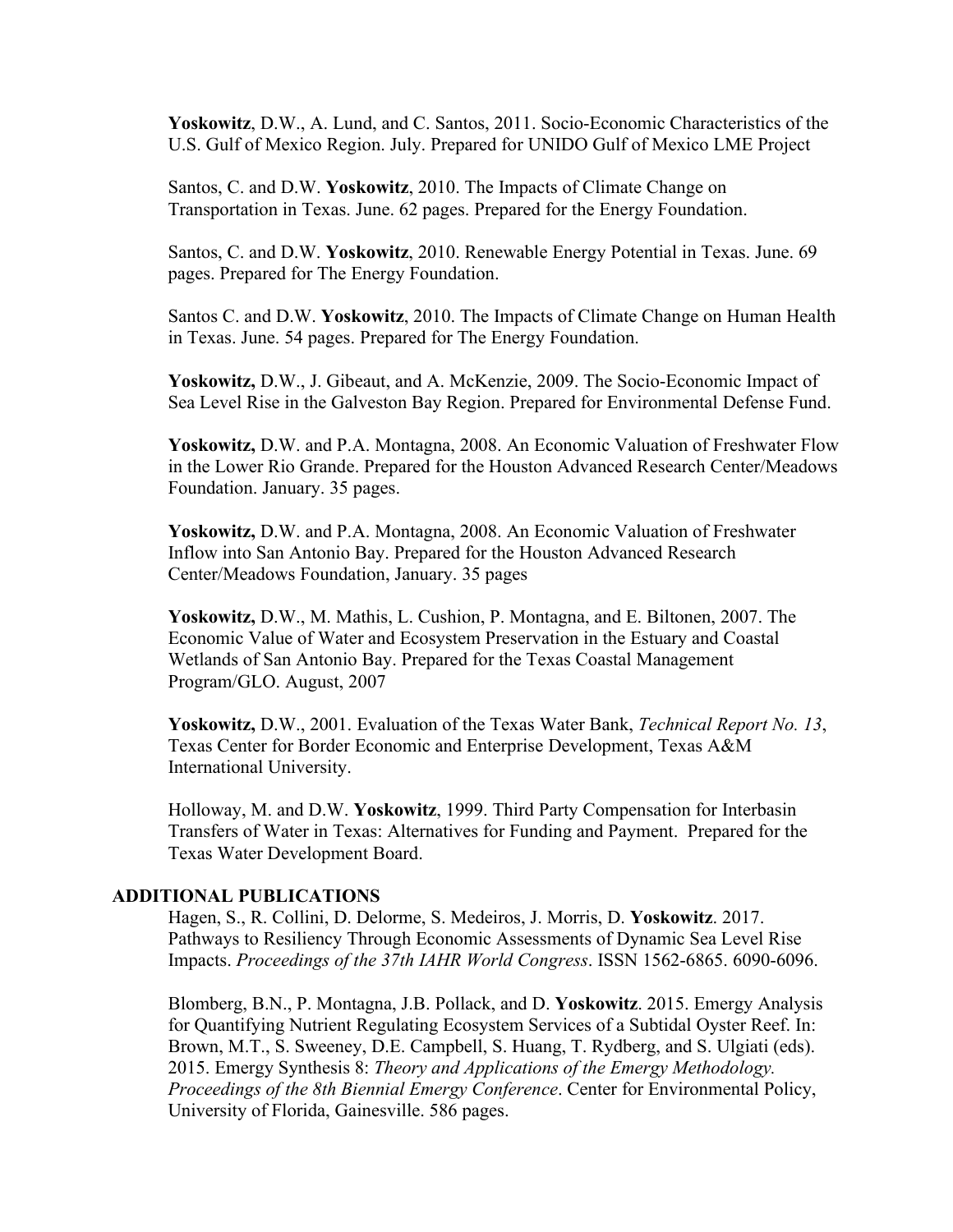**Yoskowitz**, D., C. Carollo, and C. Santos. Stakeholder Perceptions of Offshore Ecosystem Services. Harte Research Institute. March 2014. 18 pages.

**Yoskowitz,** D., C. Carollo, C. Santos. 2013. *Operationalizing Ecosystem Services for Restoration*. Harte Research Institute for Gulf of Mexico Studies. September. 67 pages.

**Yoskowitz**, D, C. Leon, J. Gibeaut, B. Lupher, M. Lopez, C. Santos, G. Sutton, and L. McKinney. 2013. Gulf 360: State of the Gulf of Mexico. Harte Research Institute for Gulf of Mexico Studies, Texas A&M University-Corpus Christi, Texas. 52 pages.

**Yoskowitz**, D.W., C. Plantier Santos, and C. Carollo. August 2012. *Integrating Ecosystem Services into Restoration Decisions for the Gulf of Mexico: Workshop Proceedings*. 23 pages. Harte Research Institute for Gulf of Mexico Studies. Texas A&M University-Corpus Christi.

**Yoskowitz**, D. 2011. The Economic Environment of the Gulf of Mexico. In Beyond the Horizon: A Forum to Discuss a Potential Network of Special Ocean Places to Strengthen the Ecology, Economy and Culture of the Gulf of Mexico. Pgs 70-72.

Santos, C. and D. **Yoskowitz**. 2011. Gulf of Mexico Ecosystem Services Valuation Database (GecoServ). Version 1.0. Harte Research Institute for Gulf of Mexico Studies, Texas A&M University - Corpus Christi. Available at: [www.GecoServ.org](http://www.gecoserv.org/)

**Yoskowitz**, D., C. Santos, B. Allee, C. Carollo, J. Henderson, S. Jordan, and J. Ritchie 2010. *Proceedings of the Gulf of Mexico Ecosystem Services Workshop: Bay St. Louis, Mississippi, June 16-18, 2010.* October. 16 pages. Harte Research Institute for Gulf of Mexico Studies. Texas A&M University-Corpus Christi.

**Yoskowitz,** D. and R. Costanza, 2010. "Can CERF Help Find Solutions?" CERF Newsletter, October, Vol. 36, No. 3.

Gulf of Mexico: A Geography of Offshore Oil (map) in *National Geographic*, October 2010. Data source and map consultant.

**Yoskowitz,** D.W., C.M. Adams, J. Lee, and E. Hernandez, 2006. Economics, Business, and Industry of the Gulf of Mexico, in *Proceedings of the State of the Gulf of Mexico Summit*. Tunnell, Jr. J.W. and Q.R. Dokken (eds.). Corpus Christi, Texas. 28-30. Harte Research Institute for Gulf of Mexico Studies. Texas A&M University-Corpus Christi. 44 pages.

**Yoskowitz,** D.W., 2006. The Productive Value of the Gulf of Mexico, in *Proceedings of the State of the Gulf of Mexico Summit*. Tunnell, Jr. J.W. and Q.R. Dokken (eds.). Corpus Christi, Texas. 28-30 March. Harte Research Institute for Gulf of Mexico Studies. Texas A&M University-Corpus Christi. 44 pages.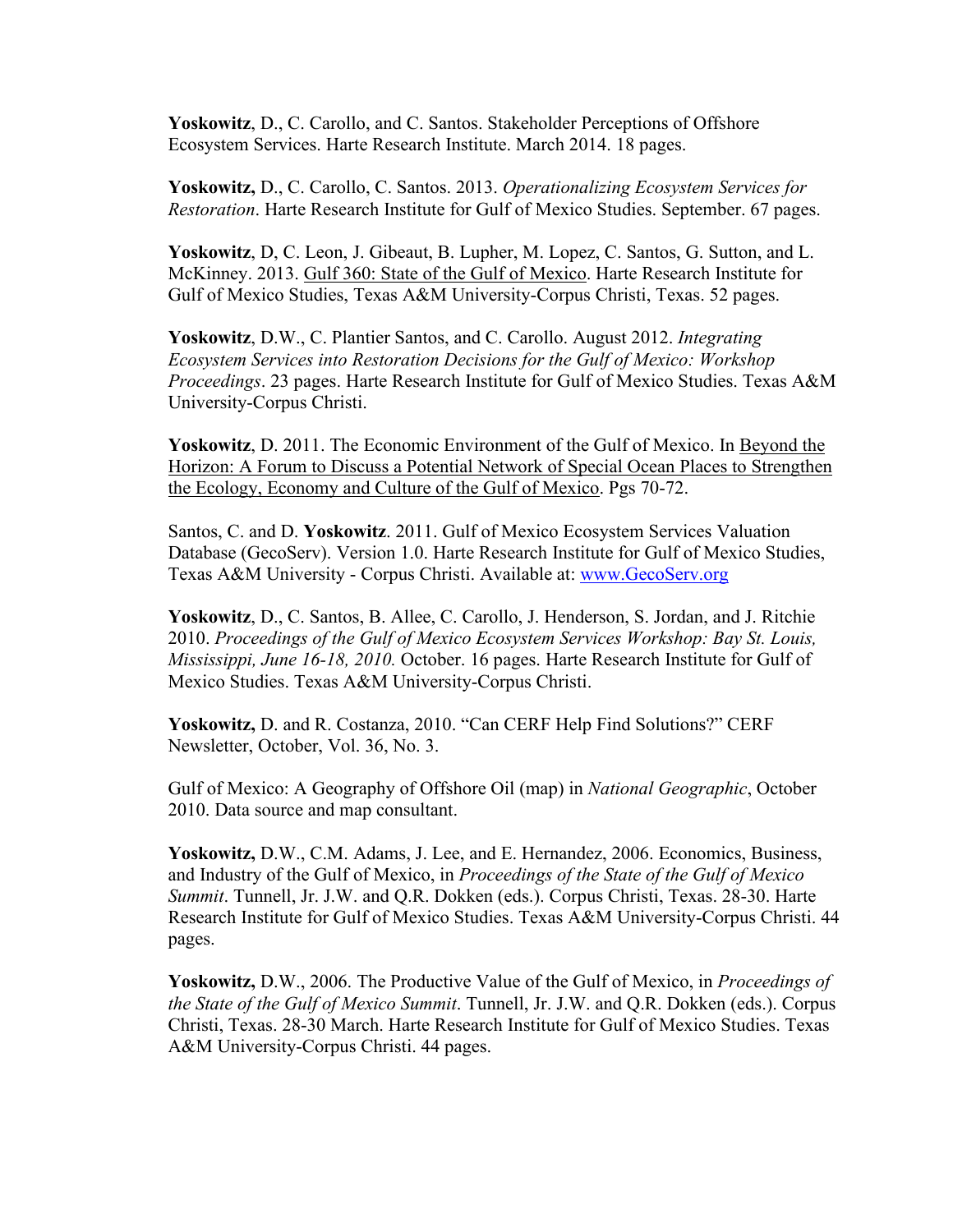**Yoskowitz,** D.W., 2006. Book review of Determining the Economic Value of Water by Robert A. Young. Washington DC: Resources for the Future, 2005 in *Great Plains Research*, Vol. 16, No. 2.

**Yoskowitz,** D.W., 2001. Privatization, Liberalization, and Trade in the Western Hemisphere, in *Western Hemispheric Trade Digest*, Vol. 1, No. 8.

**Yoskowitz,** D.W., 2001. Book review of The Political Economy of Water Pricing Reforms Edited by Ariel Dinar. New York: Oxford University Press, 2001 in *Natural Resources Journal*, Vol. 41, No.3.

**Yoskowitz,** D.W., 2001. Review of Reflections on Water: New Approaches to Transboundary Conflicts and Cooperation*.* Edited by Joachim Blatter and Helen Ingram. Cambridge: The MIT Press, 2001. in *Natural Resources Journal*, Vol. 41 No. 2.

**Yoskowitz,** D.W., and A. Rodriguez, 2000. Economics as a Decision Tool: Your Vote on the Proposed Laredo Entertainment Center. *LMT Business Journal*, August 7.

Jonish, J., R. Al-Hmoud, and D.W. **Yoskowitz**, 1996. Weather Modification: Private and Social Benefit and Costs. *Proceedings of the Fifth International Desert Development Conference.*

Jonish, J., N. Terry, and D.W. **Yoskowitz**, 1996. Water Marketing Along the Texas Rio Grande. *Proceedings of Universities Council on Water Resources Annual Meeting: Integrated Management of Surface and Ground Water*.

Jonish, J., J. Lehr, and D.W. **Yoskowitz**, 1994. Property Rights and Water Marketing Along the Rio Grande. *Academy of Economics and Finance: Proceedings of the Annual Meeting*.

Jonish, J., J. Lehr, and D.W. **Yoskowitz**, 1994. Water Marketing Initiatives in Texas. *Selected Papers of Southwestern Economic Proceedings*, Vol. 21 No. 2.

#### **GRANTS, CONTRACTS, AND SPECIAL FUNDING**

(Direct funding: \$2.9 million; PI + Direct funding: \$3.3 million)

2021-2022. Principal Investigator. Integrating Socioeconomic Impacts into Fisheries Restoration Decisions. Duke University/NOAA. \$12,296. 343-1086.

2021-2022. Principal Investigator. To understand the socio-economic drivers of impaired water in Texas. The Cynthia & George Mitchell Foundation. \$50,000. R-2105-57578.

2021-2022. Principal Investigator. Co-production of a water flow decision tool to support resource management. NOAA. Christine Hale (Co-PI). \$124,998. NA21NOS4510176.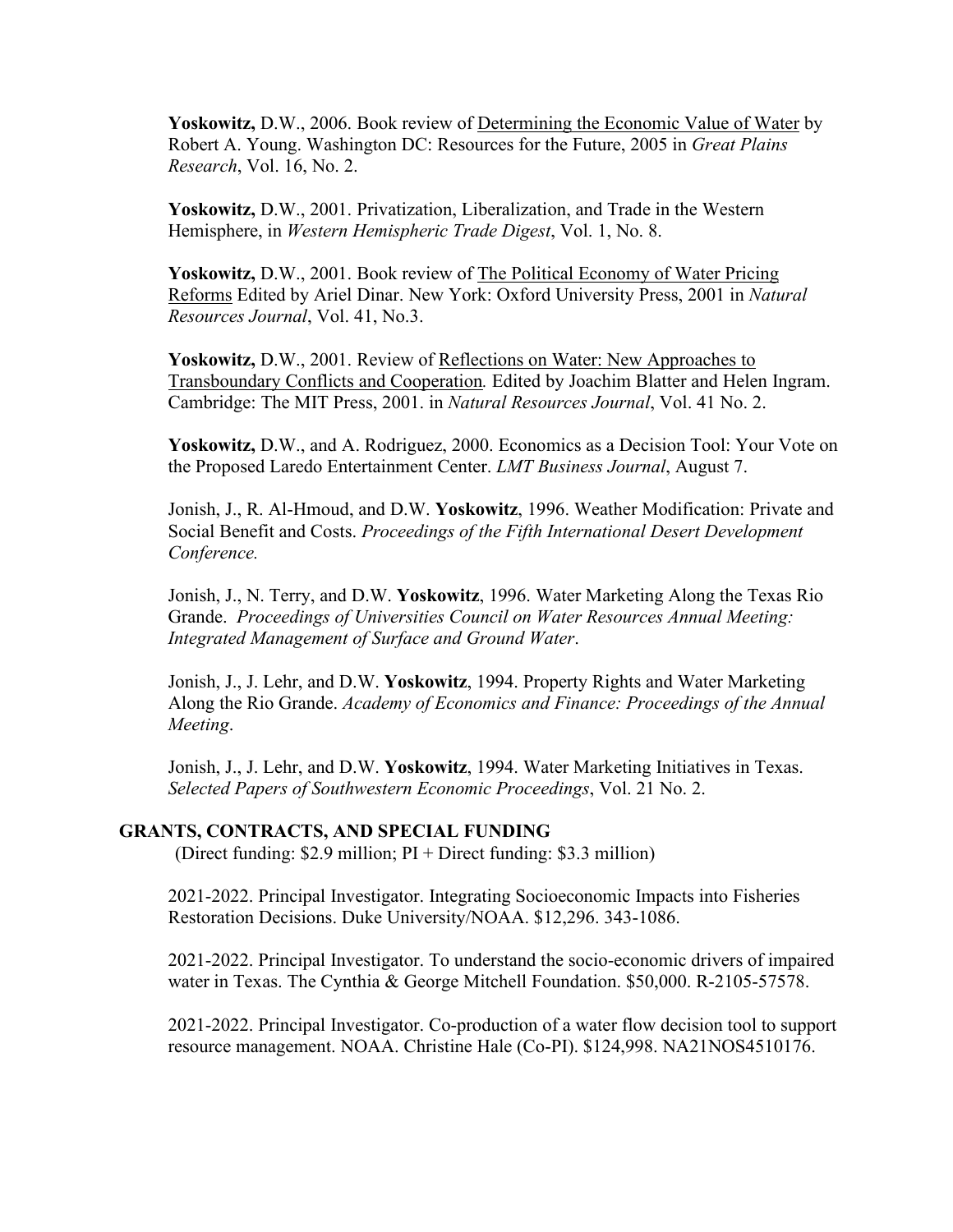2021-2022. Principal Investigator. Assessment of the Socioeconomic Impacts of the Persistent Brown Tide Algal Blooms and Water Quality Degradation on Baffin Bay-Upper Laguna Madre. Gulf of Mexico Alliance. (Texas). Christa Court (Co-PI), Jim Lee (Co-PI), Mike Wetz (Co-PI), Kara Coffey (Co-PI). \$44,911. GSG-122120.

2018-2022. Co-Principal Investigator. Advancing Recreational Fisheries Policy and Management in an Evolving Cuba. Harte Charitable Foundation. Mark Spalding (PI), Fernando Bretos (co-PI), Larry McKinney (co-PI), Jim Gibeaut (co-PI), Greg Stunz, co-PI. \$100,000 (\$750,000 total budget)

2020-2021. Principal Investigator. Hydro-Economics for Texas: Developing the Program and Researching the Markets. Mitchell Foundation thru Texas State University. \$150,000.

2018-2021. Co-Principal Investigator. Standard logic models and metrics for Gulf restoration: Linking project outcomes to economic, health, and wellbeing benefits for people. National Academies of Science, Engineering, and Medicine-Gulf Research Program. L. Olander (PI), H. Tallis (co-PI), C. Shepard (co-PI), K. Wowk (co-PI). \$560,093 (\$1,335,798 total budget).

2016 -2021. Co-Principal Investigator. Dynamic sea level rise assessments of the ability of natural and nature-based features to mitigate surge and nuisance flooding. NOAA via LSU. S. Hagen (PI), R. Collini (co-PI), D. DeLorme (co-PI), S. Medeiros (co-PI), J. Morris (co-PI) - \$160,000 (\$1,200,000 total budget).

2019-2020. Co-Principal Investigator. Social Costs of Red Tide in Florida. U of Florida / NOAA. Christa Court (PI). \$30,000 (\$100,000 total budget).

2018-2020. Principal Investigator. Planning for a Program in Water Resource Economics. Mitchell Foundation. \$20,000.

2018-2019. Principal Investigator. Incorporating Socio-Economic and Ecosystem Service Indicators into the Coastal Community Resilience Index. Gulf of Mexico Alliance – Gulf Star Program. K. Wowk (co-PI), L. Hutchison (co-PI). \$67,800.

2017. Principal Investigator. Incorporating Blue Carbon into Ecosystem Services Valuations for the Galveston Bay Region. Restore America's Estuaries. \$12,000.

2016-2018. Principal Investigator. Socio-Economic Indicators for Coastal Community Disaster Response and Resilience. Texas One Gulf RESTORE Center of Excellence. - \$125,060.

2016-2018. Lead Co-Principal Investigator. Red Tide Data Integration Project. Texas One Gulf RESTORE Center of Excellence. P. Meyers (co-PI), G. Sutton (co-PI), M. Wetz (co-PI).  $-$  Total budget \$103,650.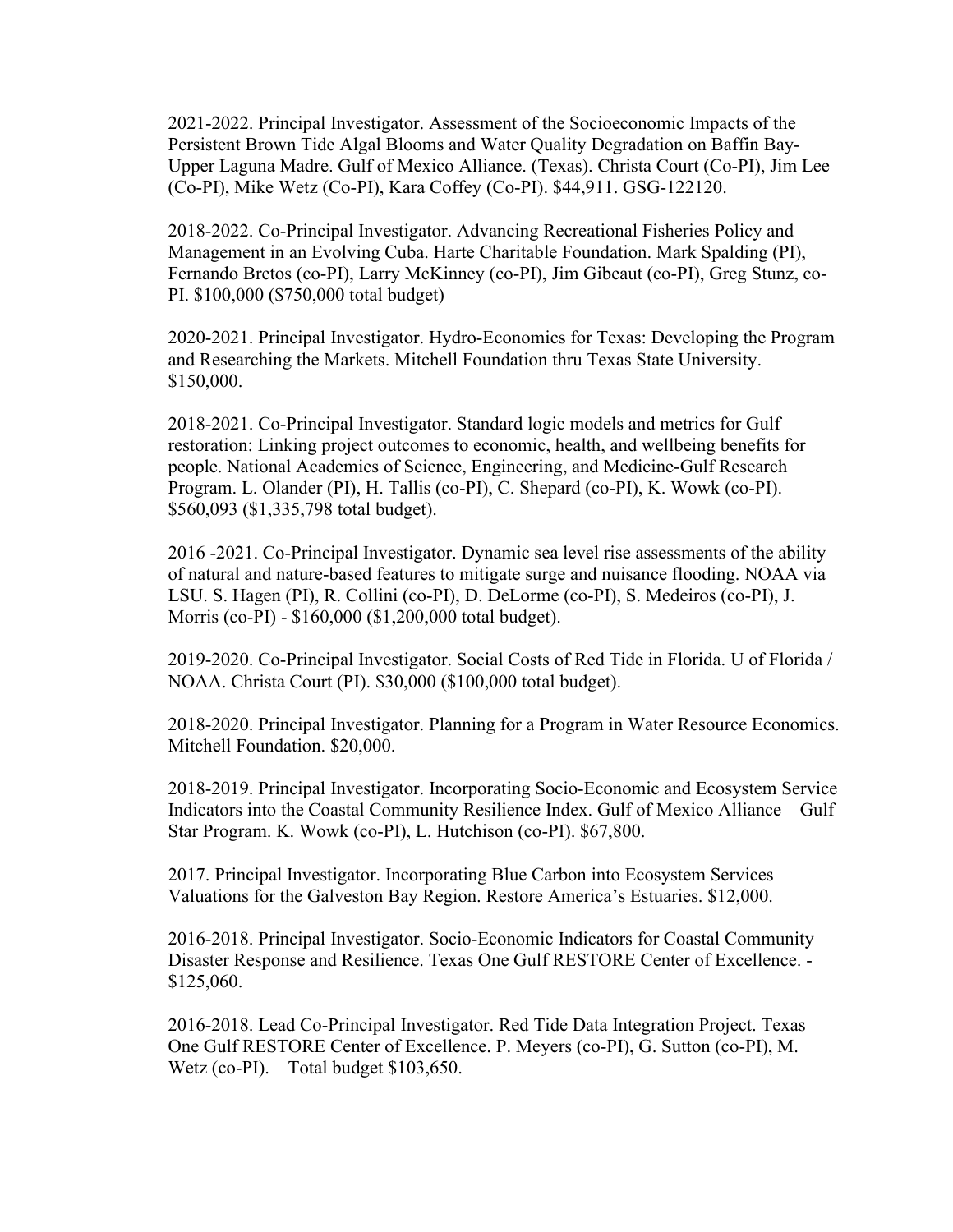2017. Principal Investigator. Valuing Freshwater Inflows to the Texas Gulf. Meadows Center for Water and the Environment. - \$50,000.

2014 – 2015. Principal Investigator. Socio-Economic of SCUBA Diving on Texas Artificial Reefs. Texas Parks and Wildlife Department. - \$76,748.

2014-2016. Principal Investigator. Developing decision support tools for understanding, communicating, and adapting to the impacts of climate on the sustainability of coastal ecosystem services. NOAA – Climate Program Office. C. Carollo (co-PI) - \$99,313.

2013-2016. Co-Principal Investigator. Living with Sea-Level Rise in the Greater Houston Area. Houston Endowment. J. Gibeaut (PI), R. McLaughlin (co-PI) - \$100,000 (\$790,000 total budget)

2013-2014. Principal Investigator. Deep Sea Ecosystem Services. ExxonMobil. C. Carollo (co-PI) - \$120,000.

2012-2014. Principal Investigator. Ecosystem Services Provided by Gulf of Mexico Habitats: Tools, Valuation, and Application. Gulf of Mexico Regional Sea Grant Consortium. C. Carollo (co-PI), J. Cebrian (co-PI), J. Gibeaut (co-PI), A. Krupnick (co-PI), P. Montagna (co-PI), S. Nanez-Jame (co-PI), J. Pollack (co-PI), J. Ritchie (co-PI) - \$367,436 [\$648,388 (SG funds) \$843,306 (SG funds+match)].

2011-2013. Principal Investigator. Stakeholders and Participatory Parties in the Gulf of Mexico and A Healthy Gulf and a Healthy Economy. Shell Exploration and Production. Cuauhtemoc Leon (co-PI) - \$114,000 (\$166,000 total budget)

2010-2012. Principal Investigator. Assessment of Changing Ecosystem Services Provided by Marsh Habitat in the Galveston Bay Region. Gulf of Mexico Foundation (NOAA). C. Carollo (co-PI), J. Beseres-Pollack (co-PI) - \$73,133.

2010-2012. Principal Investigator. Evaluation and Application of Ecosystem Services for Decision Making in the Gulf of Mexico part of Gulf of Mexico Alliance Integration and Assessment Priority Issues Team. NOAA Broad Agency Announcement. C. Carollo  $(co-PI) - $150,000.$ 

2010-2011. Principal Investigator. Ecosystem Services Workshop and Products. Add on to GOMA EIA. NOAA. C. Carollo (co-PI) - \$47,689.

2010-2011. Co-Principal Investigator. iSnapper: Designing, testing, and analysis of an iPhone based application as an electronic log book in the For Hire reef fish fishery. NOAA Cooperative Research Program. G. Stunz (PI), M. Johnson (co-PI) - \$20,000 (\$178,179 total budget)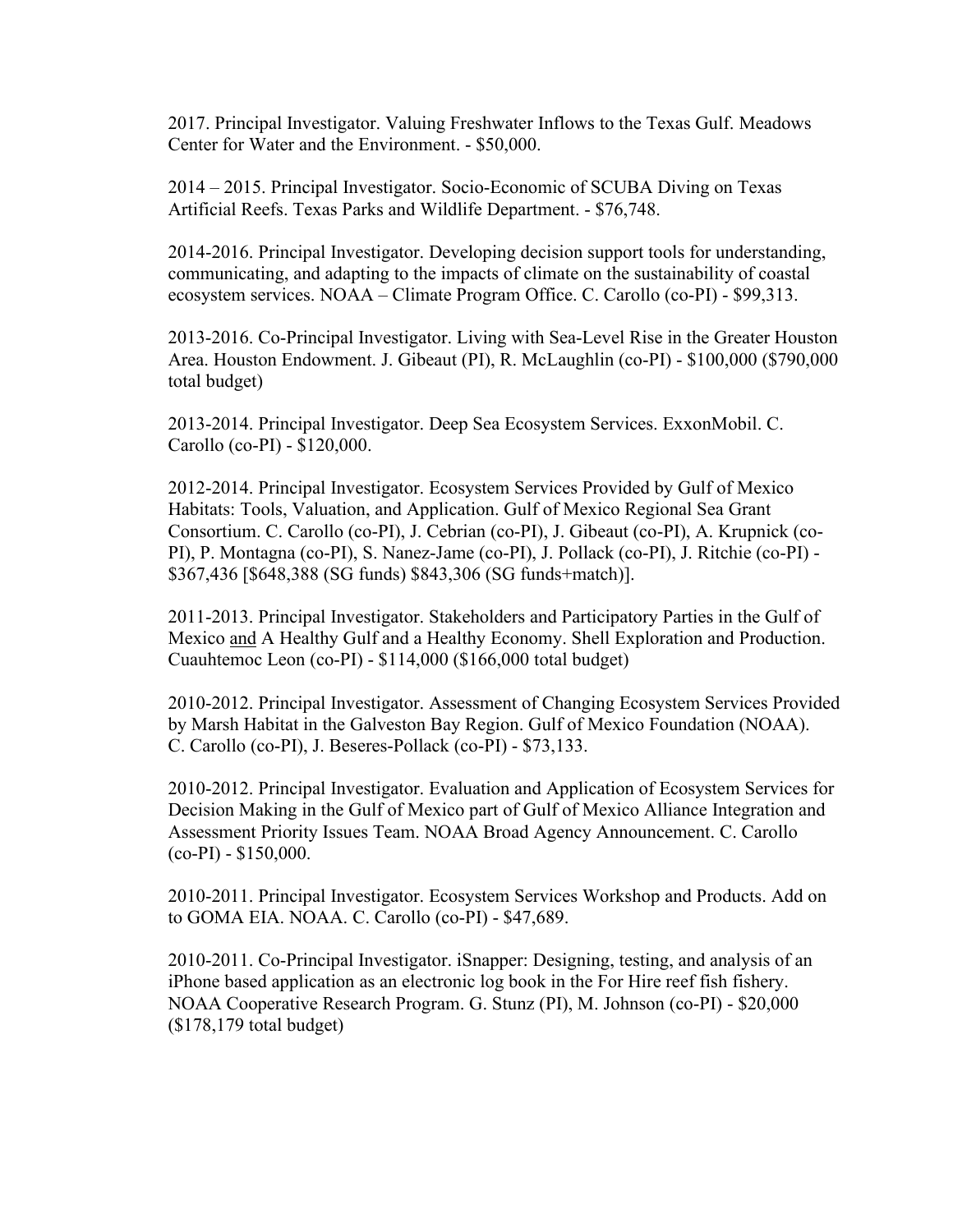2009-2012. Co-Principal Investigator. Building the foundation-An integrative approach to managing the dewatering of estuaries. NSF/NOAA (CAMEO program). P. Montagna (PI), R. McLaughlin (co-PI), T. Shirley (co-PI), J. Gibeaut (co-PI), G. Stunz (co-PI), J. Beseres-Pollack (co-I), H-C. Kim (co-I) - \$55,000 (\$454,180 total budget)

2009-2011. Co-Principal investigator. Texas Coastal Management Program Section 309 Assessment and Strategies Report 2011-2015. Texas GLO/Coastal Management Program. R. McLaughlin (PI), J. Gibeaut (co-PI), P. Montagna (co-PI), T. Shirley (co-PI), G. Stunz (co-PI) – \$25,000 (\$268,936 total budget)

2009-2012. Co-Principal Investigator. Evaluation of Ecosystem Services of Coastal Habitats. EPA (Gulf of Mexico Program). J. Gibeaut, (PI) and G. Stunz, (Co-PI) - \$30,000 (\$199,762 total budget).

2008-2010. Principal Investigator. The Economic Impact of Climate Change in Texas: The Costs of Inaction and the Benefits of Action. The Energy Foundation. E. Biltonen (co-PI) - \$91,000 (\$155,446 total budget).

2008-2009. Principal Investigator. Ecosystem Services Research Lab. Texas Research Development Fund. J. Brenner (co-PI) - \$32,600.

2008-2009. Principal Investigator, Climate Change in Texas and the Socio-Economic Impacts of Sea-level Rise: The Cost of Inaction. Environmental Defense Fund. J. Gibeaut  $(co-PI) - $36,939.$ 

2008-2009, Co-Investigator, Gulf of Mexico Alliance: Identification and Characterization of Gulf Habitats Priority Issues Team. NOAA, J. Gibeaut (PI). No direct funding (\$670,663 total grant).

2008-2009, Principal Investigator. Economic Impact of Height Modernization in Texas. Conrad Blucher Institute for Surveying and Science - \$23,564.

2006-2007, Principal Investigator. Valuing Nature in Texas: Economic Valuation of Freshwater Inflows. Houston Advanced Research Center (Texas General Land Office and Meadows Foundation). P. Montagna (co-PI) - \$87,075.

2005-2006, Principal Investigator. Management of Heterogeneous Ecological Assets in the Coastal Region of the Northwestern Gulf of Mexico: An Economic Assessment. Texas Research Development Fund (TAMUCC) - \$22,000.

2004-2005, Principal Investigator. Currency Substitution and the Penetration of the Canadian Dollar and Mexican Peso into United States Commerce. University Research Enhancement Program, Texas A&M University-Corpus Christi - \$8,000.

2002, Co-Principal Investigator. Microcredit and Microenterprise Development in Belize, Central America. Center for the Study of Western Hemispheric Trade at Texas A&M International University. M. Pisani (co-PI) - \$500.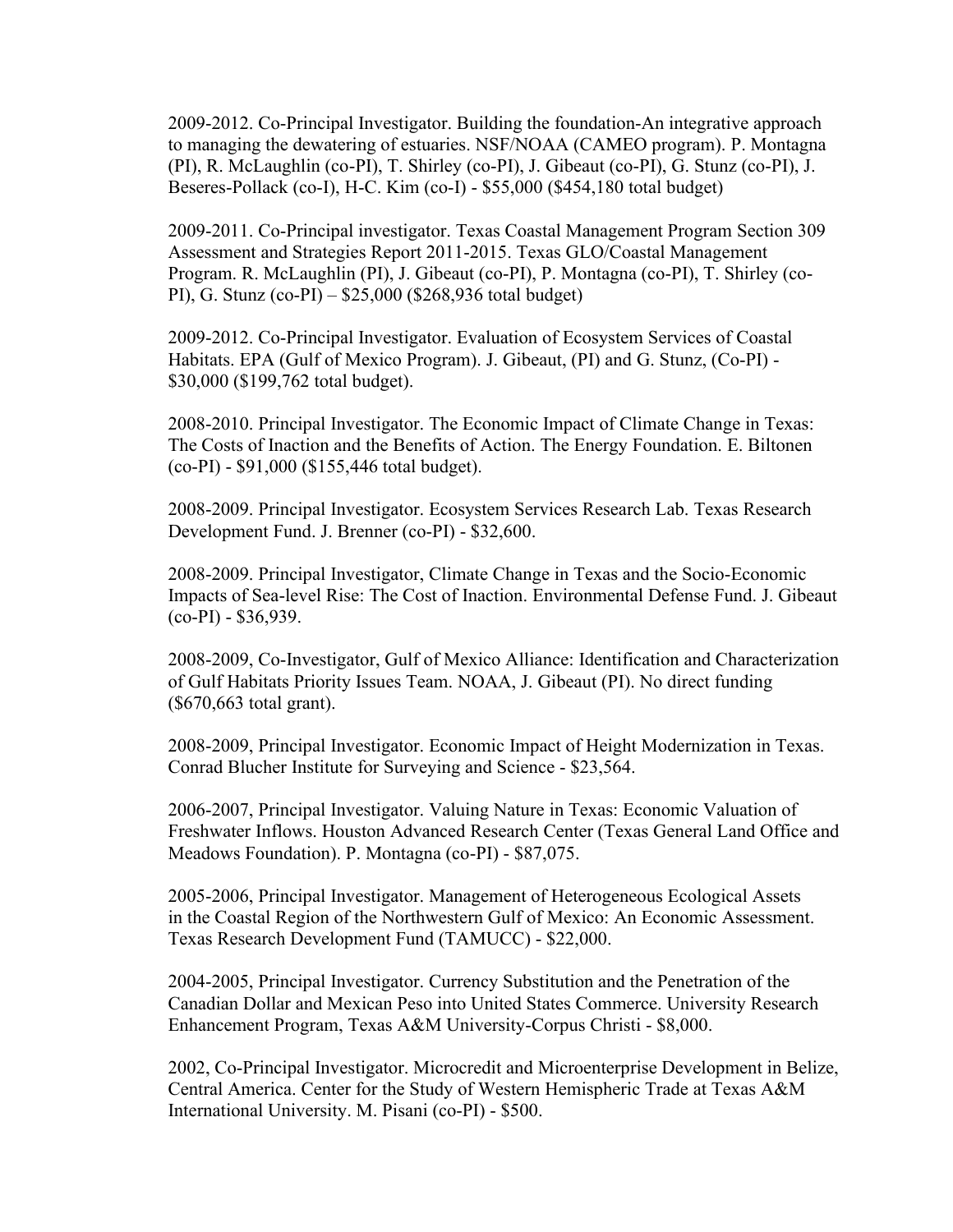2001, Principal Investigator. Field Research in Belize, Central America. Texas A&M International University Mini-Grant - \$500.

2000, Principal Investigator. Trade and Environment: Perceptions from a Region on the Border. Texas Center for Border Economic and Enterprise Development - \$2,100.

1998-1999, Co-Principal Investigator Compensation of Interbasin Water Transfers. Texas Water Development Board, Contract No. 99-483-269. M. Holloway (PI) - \$46,107.

#### **PRESENTATIONS (Conference)** (NCE=NOAA Chief Economist)

"Bringing Ecosystem Services to Light for Enhanced Coastal Community Resilience" Social Coast Forum. Charleston SC. February 2020.

"Managing Water for the Extremes" Center for Natural Resource Economics and Policy Conference. New Orleans, LA. May 2019.

"Sea level rise in Galveston Bay and the impact on coastal ecosystem services" NOAA EPP Forum, Washington, DC. March 2018.

"You want to build what?" and other words of encouragement" Social Coast Forum. Charleston, SC. February 2018.

"Assessing the economic impact of natural and nature-based features on Apalachicola, FL communities" CERF 2017. Providence, RI. November 2017.

"Avoiding Random Acts of Restoration: An Ecosystem Services Approach for the Gulf of Mexico" Panel. Restore America's Estuaries. New Orleans, LA. December 2016.

"An Opportunity to Measure the Impact of Investment of Gulf of Mexico Restoration Activities" ACES Conference. Jacksonville, FL. December 2016.

"Resilience in the Face of Sea Level Rise: What do People Value" EPP Forum. New York, NY. August, 2016.

"The 'People to People' Approach for Ecosystem Services Valuation in the Gulf of Mexico". Social Coast Forum. Charleston, SC. February, 2016.

"Connecting People and Places: A Tale of Two Spills". Gulf of Mexico Oil Spill and Ecosystem Science Conference. Tampa, FL. February, 2016.

"Ecosystem Services and NOAA's Restore Act Science Program". ACES Conference. Washington, DC. December 2014. (NCE)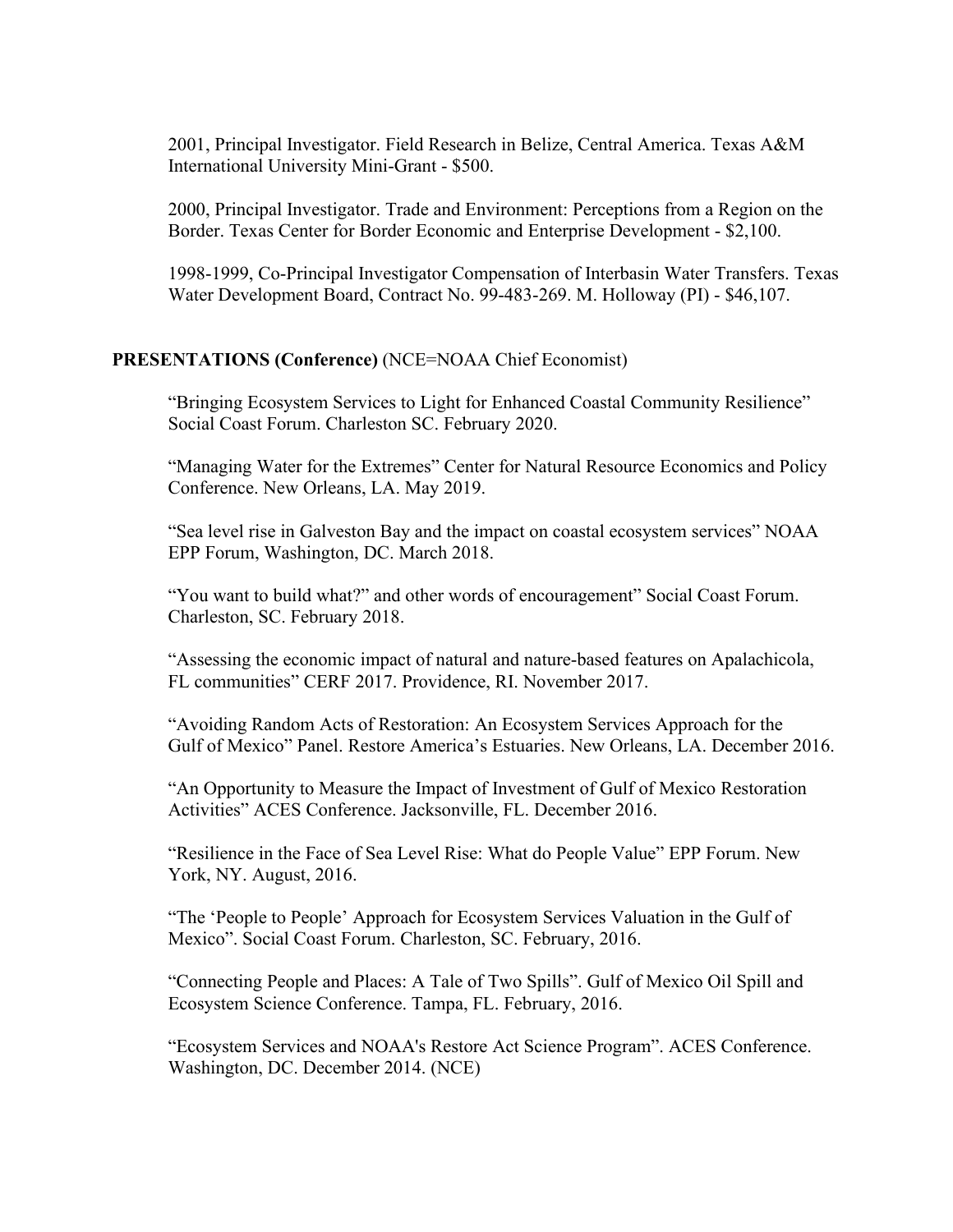"Putting 'Service' back into Ecosystem Services and Connecting the Resilience of Both". Restore America's Estuaries. Washington, DC. November, 2014.

"What do people really value: A Gulf of Mexico Ecosystem Services Valuation Exercise" Social Coast Forum. Charleston, SC. February 2014.

"Resilience of Ecosystem Services and Coastal Communities" Gulf of Mexico Oil Spill & Ecosystem Science Conference. Mobile, AL. January 2014.

"Elucidating the value of ecosystem services in the Gulf of Mexico for the purposes of conservation and resilience: Part 1 – Foundations of Ecosystem Service Resilience" CERF Conference. San Diego, CA. November 2013.

"Gulf 360: State of the Gulf of Mexico" CNREP Conference 2013. New Orleans, LA. March 2013.

"Assessment of changing ecosystem services provided by Timbalier Island habitats." ACES and Ecosystem Markets 2012: A Community on Ecosystem Services Linking Science, Practice and Decision Making. Fort Lauderdale, FL. December 2012.

"Environmental well-being to human well-being: Are you making the connection?". Bays and Bayous Symposium 2012.\*Keynote address. Biloxi, MS. November 2012.

"Valuing the change in ecosystem services as a result of sea level rise in Galveston Bay, Texas USA" Estuarine, Coastal, and Shelf Science Association Conference, Venice, Italy. June 2012.

"Ecosystem Services Role in Coastal Restoration Decision Making" Sixth Educational Partnership Program Education & Science Forum. Tallahassee, FL. March 2012.

"A Healthy Gulf Economy for the  $21<sup>st</sup>$  Century" Summit 2011: State of the Gulf of Mexico. Houston, TX. December 2011.

"Sea level rise and changing ecosystem services provided by marsh in Galveston Bay, Texas" Coastal and Estuarine Research Federation Biennial Conference, Daytona Beach, FL. November 2011.

"Gulf of Mexico Ecosystem Services Workshop" A Community on Ecosystem Services (ACES), Phoenix, AZ. December, 2010.

"A Multiparty Approach to Inventory and Valuation of Ecosystem Services in the Coastal Zone of the Gulf of Mexico" CNREP 2010: Challenges of Natural Resource Economics & Policy, New Orleans, LA. May 2010.

"The Socio-Economic Impact of Relative Sea Level Rise in Galveston Bay" Sea Level Rise 2010: International Conference on Sea Level Rise in the Gulf of Mexico, Corpus Christi, TX. March 2010.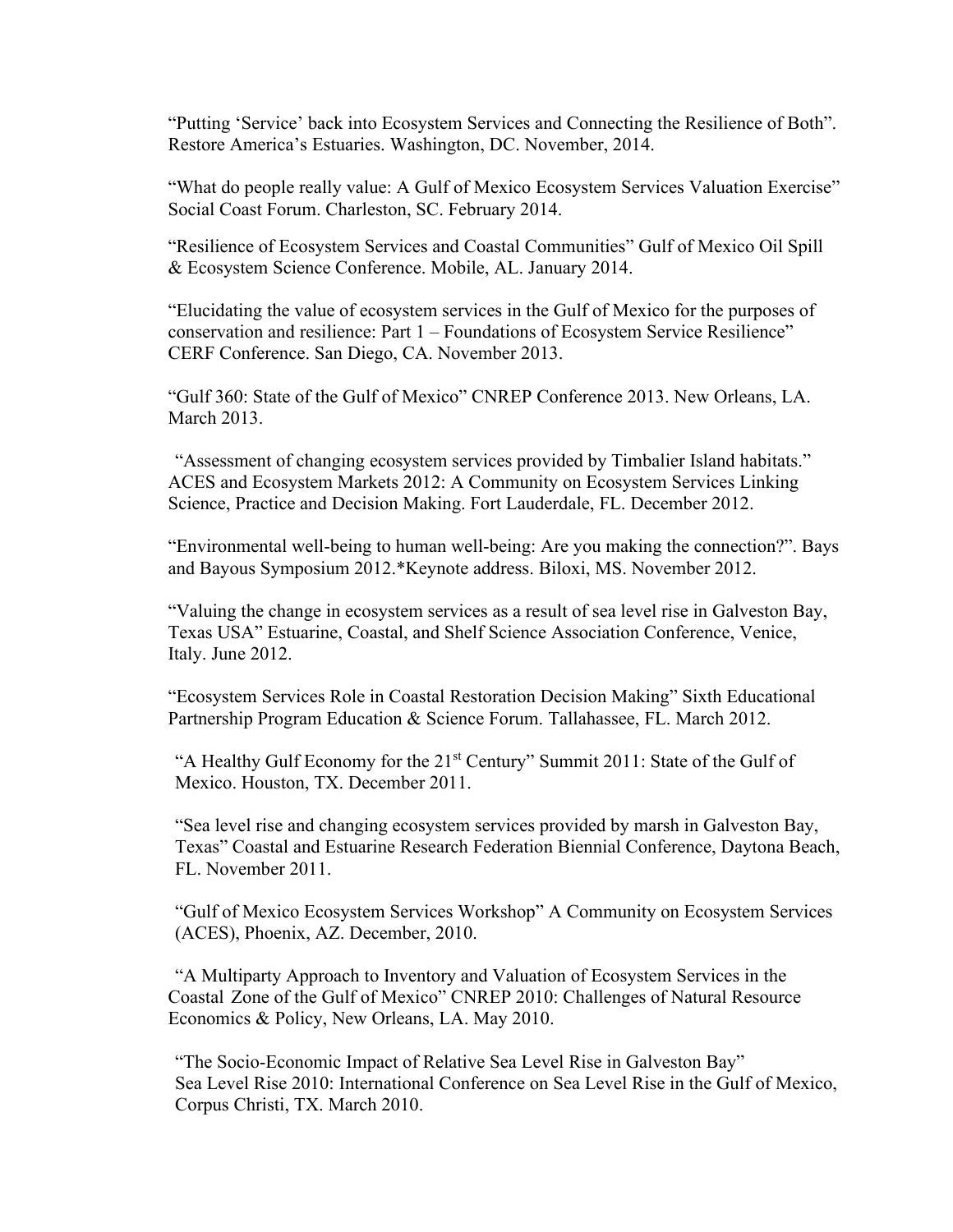"The Value of Inflows" Freshwater Inflows: 2010 and Beyond, Corpus Christi, TX, February, 2010.

"From the River to the Sea and the Value of Freshwater Inflow" Land, Water, People Conference, San Marcos, TX. November, 2009.

"Consider the Ecosystem Services of the Oyster" Coastal and Estuarine Research Federation Biennial Conference, Portland, OR. November 2009.

"Socio-economic factors that impact the desire to protect freshwater flow in the Rio Grande, USA" ECO-SUD, Chianciano Terme, Italy. July 2009.

"The Socio-Economic Impact of Relative Sea Level Rise in Galveston Bay" Texas Coastal Conference, Galveston, TX. June 2009.

"Canadian Dollars and Mexican Pesos: Currency Substitution in the NAFTA Borderlands" Western Social Science Association/Association of Borderlands Studies, Albuquerque, NM. April 2009.

"Economic Impact of Relative Sea Level Rise on Galveston Bay" Texas' Changing Economic Climate, Austin, TX. January 2009.

"Valuation Issues of Ecosystem Services in the Coastal Zone" A Conference on Ecosystem Services (ACES), Naples, FL. December 2008.

"The Economic Value of Resources to Sustain Nature and Ecosystem Services" Climate Change Impacts on Texas Water, Austin, TX. April 2008.

"Economic Value of Freshwater Inflow and Ecosystem Services: A Double-Bounded Dichotomous Choice Approach" Estuarine Research Federation, Providence, RI. November 2007.

**"**To Profit or Not: The Impact of a 'for profit' Microfinance Institution in El Salvador" Latin American Studies International Congress, Montréal, Canada. September 2007.

**"**The Retail Travels of the U.S. Greenback to Canada and Mexico: A Comparative Study of Currency Substitution Along the U.S.-Canadian and U.S.-Mexican Borders" Western Social Science Association, Calgary, Canada. March 2007.

Invited participant on the Round Table, "Economic Security: Trade, Energy and Development of Sustainable Tourism in the Wider Caribbean" International Conference on Ocean Security in the Wider Caribbean. Corpus Christi, TX. February 2007

"A Productive Value of the Gulf of Mexico" Gulf of Mexico Summit, Corpus Christi, TX. March 2006.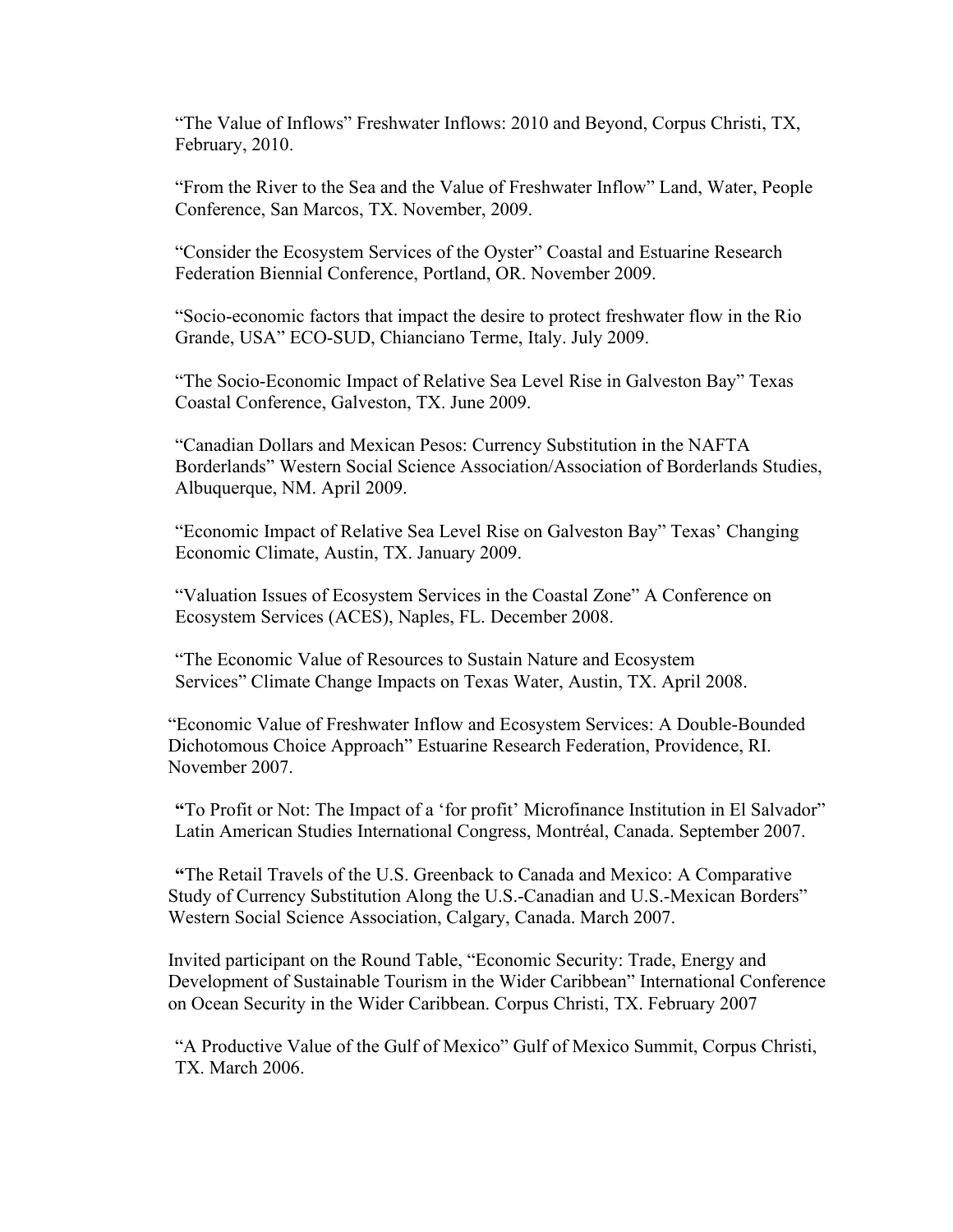"Does the Canadian Dollar Travel South? An Examination of Currency Substitution along the U.S. - Canadian Border" Western Social Science Association, Albuquerque, NM. April 2005.

"Belize and the Plan Puebla-Panama: Prospects and Challenges" Annual Congress of the International Business and Economics Association, Puerto Vallarta, Mexico. March 2003.

"Risk and Reward: Use and Acceptance of the Mexican Peso by Firms in the United States Border Region," Western Social Science Association, Las Vegas, NV. April 2003.

"Use of the Mexican Peso Along the Texas Border" International Atlantic Economic Conference, Washington DC. November 2002**.**

"Street Vendors in Nuevo Laredo, Mexico: Occupational Choice or Demise" Western Social Science Association, Albuquerque, NM. April 2002.

"Influence of NAFTA on Socioeconomic Variables for the U.S. - Mexico Border Region" Missouri Valley Economic Association, Kansas City, MO. 2001.

"Price Elasticity and Agent Behavior: An Explanation of Price Differentials in a Spot Market for Water" International Atlantic Economic Conference, Charleston, SC. 2000.

"Creating an International Water Market Between the United States and Mexico Along the Rio Grande: The Law" Western Social Science Association, San Diego, CA. 2000.

"Price Differentials in Spot Markets for Water: A Mixed Strategy Equilibrium" Missouri Valley Economic Association, St. Louis, MO. 2000.

"Price Differential in a Homogenous Product Market: The Case of Water" International Atlantic Economic Conference, Montreal, Canada. 1999.

"A Critical Analysis of the Texas Water Bank as a Marketing Institution" Western Social Science Association, Ft. Worth ,TX. 1999.

Invited Panelist, "World Wildlife Fund/PRONATURA Chihuahuan Desert Socio-Economic Workshop" El Paso, TX. 1998.

"Opportunities for Water Markets in Semiarid Environments: The Case of West Texas" Western Social Science Association, Denver, CO.1998.

"Price Dispersion in a Homogenous Water Market" Missouri Valley Economic Association, St. Louis, MO. 1997.

"Water Marketing Along the Texas Rio Grande" with James Jonish and Neil Terry. Universities Council on Water Resources, San Antonio, TX. 1996.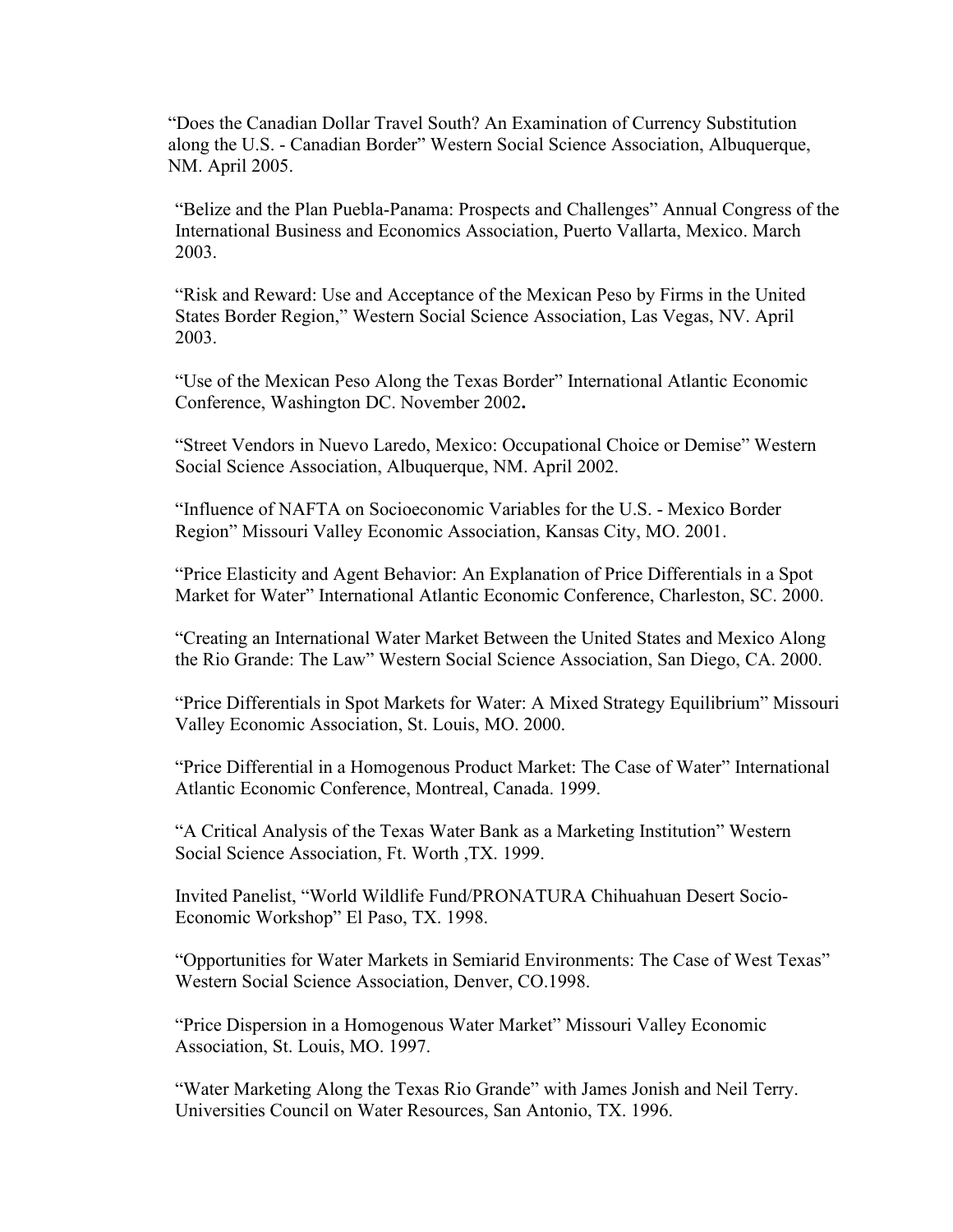"Property Rights and Water Marketing Along the Rio Grande" with James Jonish and John Lehr. Mid South Academy of Economics and Finance, Nashville, TN. 1994.

## **WORKSHOPS**  $(*=$ presentation;  $\wedge =$  organized)

| $\lambda$ or point $\lambda$<br>$\mu$ cschiation, $\sigma$ ganizca                                                                                                                                                                     |
|----------------------------------------------------------------------------------------------------------------------------------------------------------------------------------------------------------------------------------------|
| *"Ecosystem Services Opportunities" at the Opportunities for Advancing Coastal and<br>Ocean Monitoring and Conservation in the Gulf of Mexico through International<br>Partnerships: USA-Cuba-Mexico workshop, Havana, CUBA. July 2017 |
|                                                                                                                                                                                                                                        |
| *"Socio-Economic Considerations of Ecosystem Services" at the Scoping and Planning for                                                                                                                                                 |
| Effective Ecosystem Services Projects. Wells, ME June 2017                                                                                                                                                                             |
| <sup>^</sup> "Socio-Economic Indicators Workshop" Harte Research Institute, Corpus Christi, TX. May 18,                                                                                                                                |
| 2017                                                                                                                                                                                                                                   |
| *^ "Socio-Economic Observing System" Apalachicola NERR, Apalachicola, FL. July 5-7,<br>2016.                                                                                                                                           |
| *"Socio-Economic Value and Ecosystem Services Benefits of Blue Carbon" Blue Carbon                                                                                                                                                     |
| Workshop Mission-Aransas NERR, November 5, 2015. Port Arnasas, TX.                                                                                                                                                                     |
| *"iSnapper: An App for Collecting Catch Data". NMFS Allocation Workshop. Seattle,<br>WA. September, 2014                                                                                                                               |
| *"Brazil-US Frontiers of Science and Engineering Symposium" Sponsored by the US                                                                                                                                                        |
| National Academy of Sciences and the Brazilian Academy of Sciences. Invited.                                                                                                                                                           |
| Poster presentation: Resilient Coastal Cities and Ecosystem Services: Responding                                                                                                                                                       |
| to Climate Change. Rio de Janeiro, Brazil. March 16-19, 2014.                                                                                                                                                                          |
| *^ "Bluewater Ecosystem Services Relative Valuation" Sponsored by ExxonMobil, Fall of                                                                                                                                                  |
| 2013 in Houston, TX and Tampa, FL.                                                                                                                                                                                                     |
| *^ "Integrating Ecosystem Services into Restoration Decisions for the Gulf of Mexico"                                                                                                                                                  |
| Sponsored by NOAA. Corpus Christi, TX. January 24-26, 2012                                                                                                                                                                             |
| * "Economic Issues and Challenges: A Gulf Perspective" First International Workshop                                                                                                                                                    |
| on Integration Efforts with the Gulf of Mexico Alliance, Veracruz, MX.                                                                                                                                                                 |
| Sponsored by the Gulf of Mexico Foundation, October 14-15, 2010.                                                                                                                                                                       |
| Ocean Economics Workshop. NOAA Coastal Services Center, Charleston, SC.                                                                                                                                                                |
| September 23-24, 2010.                                                                                                                                                                                                                 |
| *^ "Ecosystem Services Valuation Workshop" Sponsored by NOAA.                                                                                                                                                                          |
| Bay St. Louis, MS, June 16-18, 2010.                                                                                                                                                                                                   |
| * "Ecosystem Services Workshop" Sponsored by Coastal Bend Bays & Estuaries                                                                                                                                                             |
| Program and Harte Research Institute, Corpus Christi, TX, June 14, 2010.                                                                                                                                                               |
| * "Gulf of Mexico Integrated Ecosystem Assessment" Sponsored by NOAA.                                                                                                                                                                  |
| New Orleans, LA, April 6-7, 2010.                                                                                                                                                                                                      |
| *^ "First Workshop of the Gulf of Mexico Ecosystem Services collaboratotry"                                                                                                                                                            |
| Pensacola, FL, January 14-15, 2010.                                                                                                                                                                                                    |
| Louisiana-Mississippi Gulf Coast Ecosystem Restoration Working Group sponsored by the                                                                                                                                                  |
| White House Council on Environmental Quality, New Orleans, LA, December 8,                                                                                                                                                             |
| 2009.                                                                                                                                                                                                                                  |
| WATERS Network Community Workshop sponsored by WATERS Network (NSF),                                                                                                                                                                   |
| Arlington VA, March 24 <sup>th</sup> -25 <sup>th</sup> , 2008.                                                                                                                                                                         |
| * "Houston-Galveston Green Brownfields" Winter Meeting of the United States Business                                                                                                                                                   |
| Council for Sustainable Development, San Antonio TX, February 12 <sup>th</sup> -13 <sup>th</sup> , 2008.                                                                                                                               |